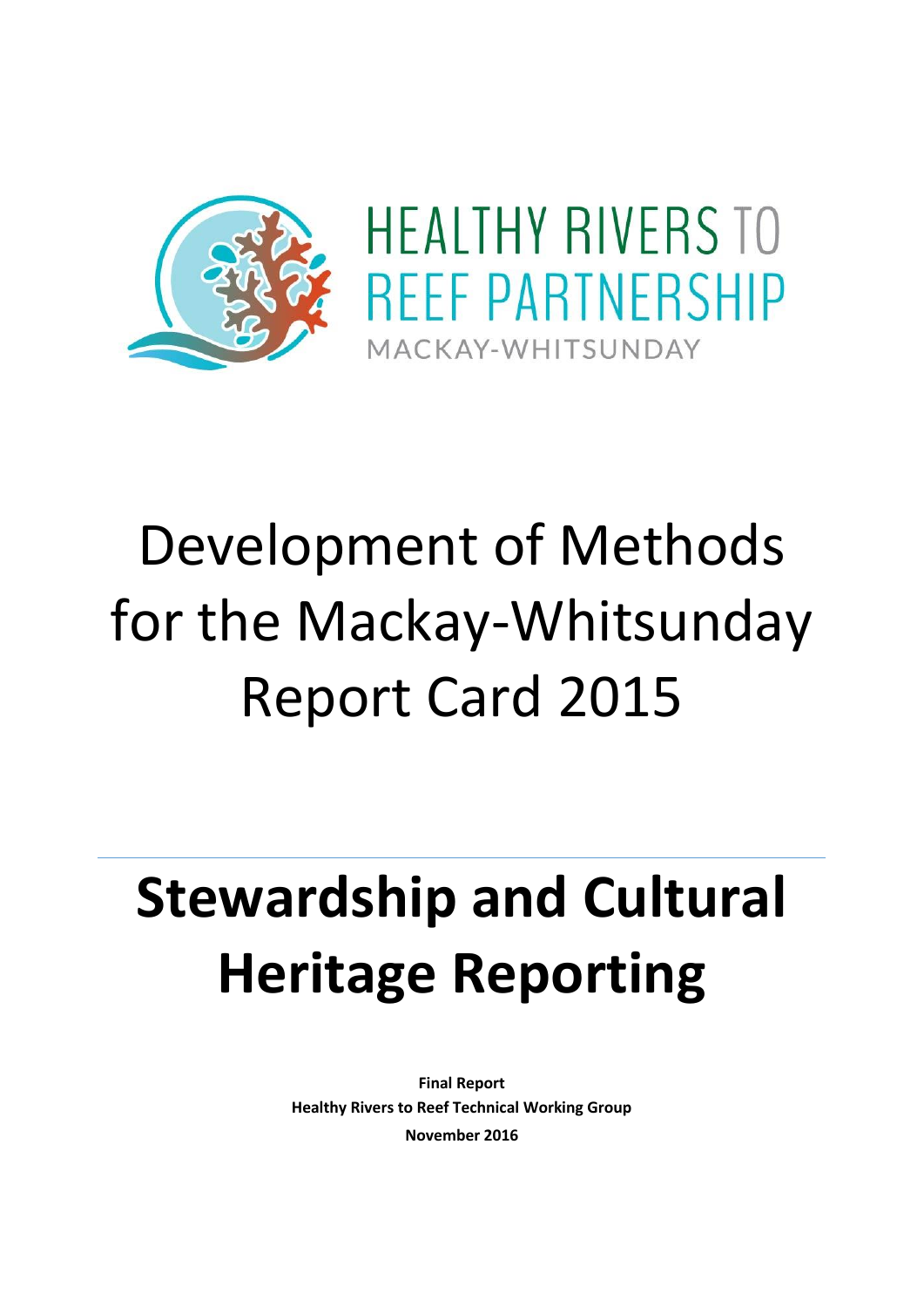

## **Contents**

| 1.       |
|----------|
| 1.1.     |
| 2.       |
| 2.1.     |
| 2.2.     |
| 2.3.     |
| 2.3.1.   |
| 2.3.1.1. |
| 2.3.2.   |
| 2.3.2.1. |
| 2.3.1.   |
| 2.3.1.1. |
| 2.4.     |
| 2.5.     |
| 2.5.1.   |
| 2.5.1.1. |
| 2.5.1.2. |
| 2.5.1.3. |
| 2.5.1.4. |
| 2.5.1.5. |
| 2.5.1.6. |
| 2.5.1.7. |
| 3.       |
| 3.1.     |
| 3.2.     |
| 3.2.1.   |
| 3.2.2.   |
| 3.2.3.   |
| 3.2.4.   |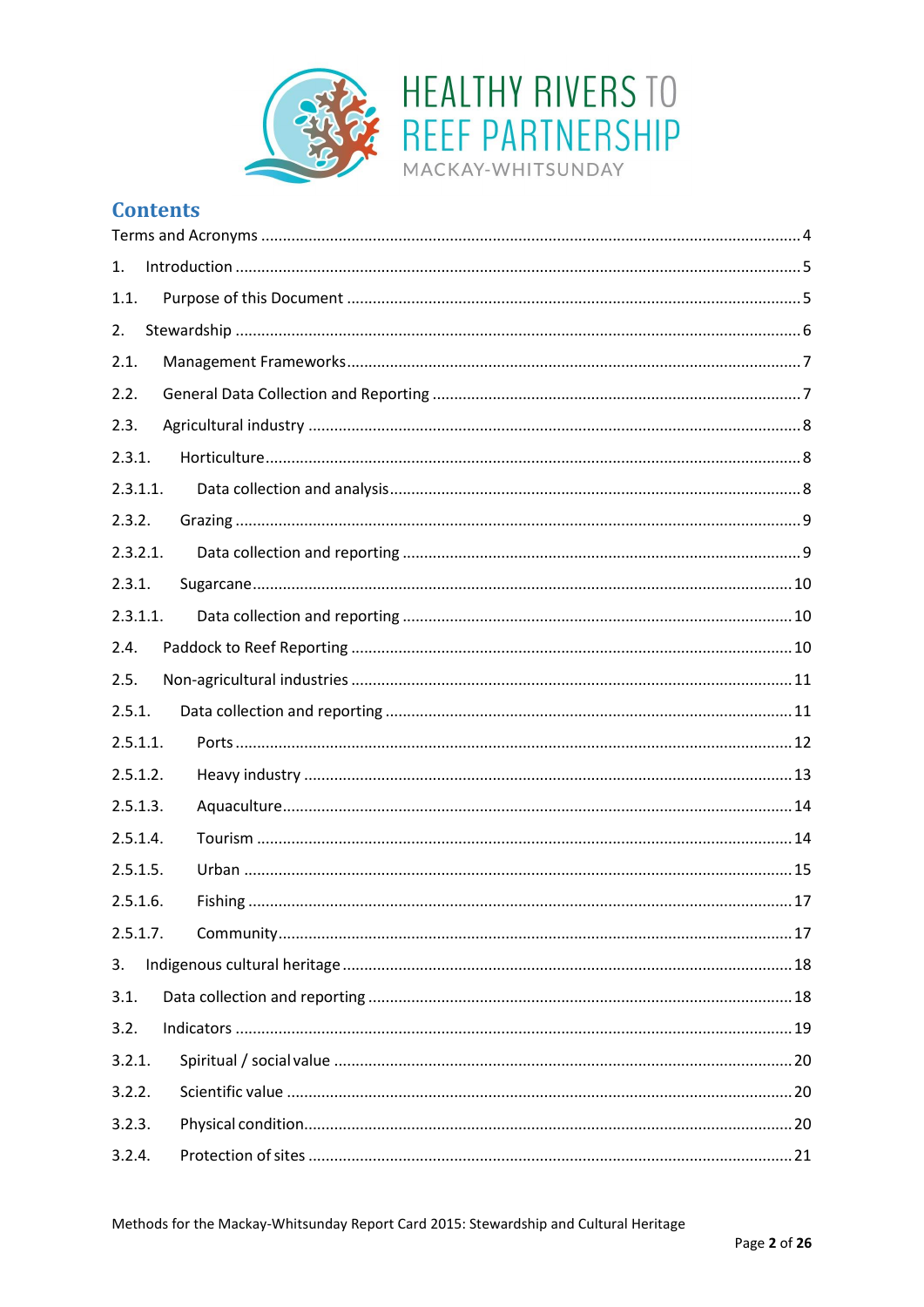

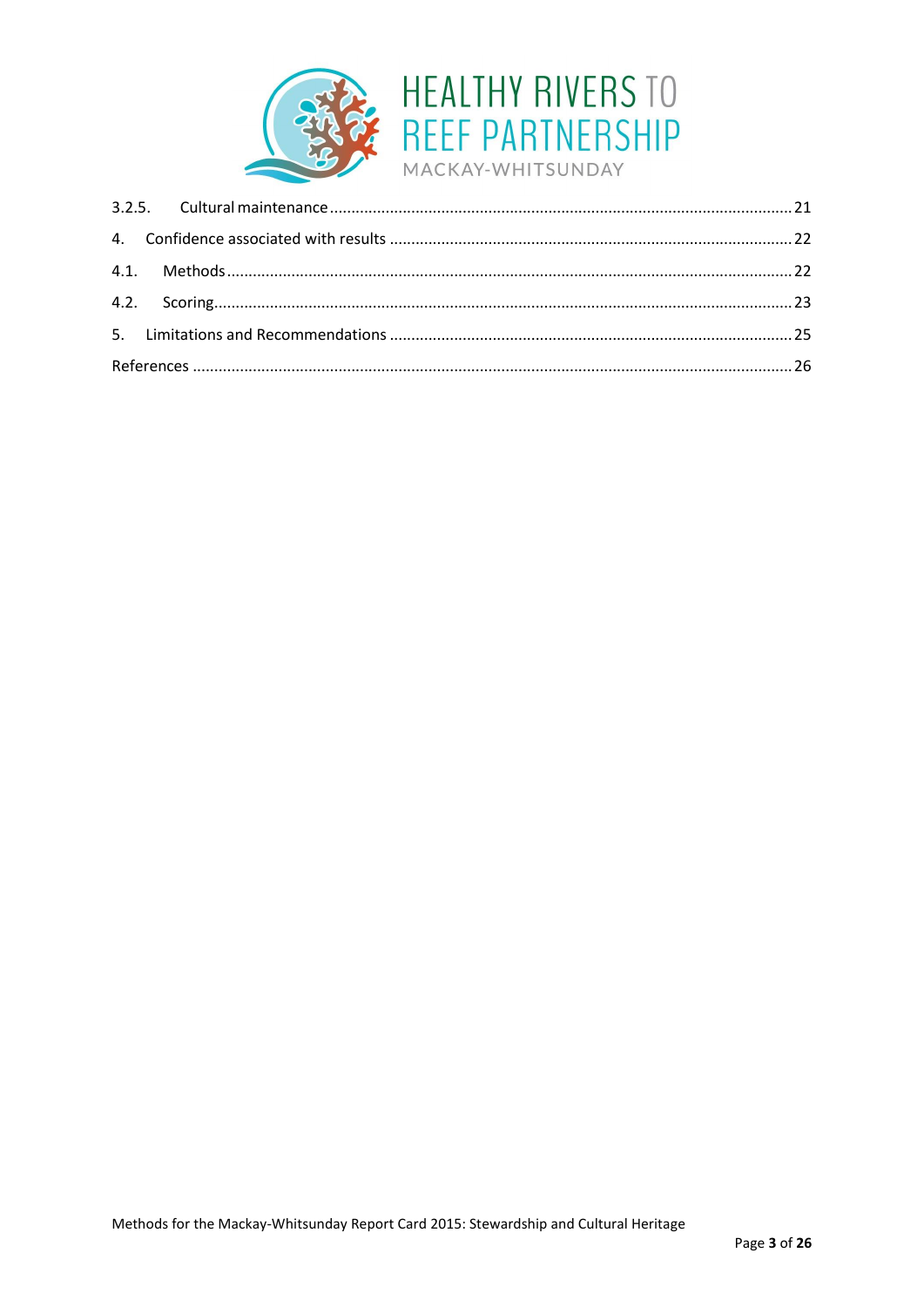

## <span id="page-3-0"></span>**Terms and Acronyms**

| <b>ALUM</b>            | Australian Land Use and Management Classification system                                                                                                                                                             |
|------------------------|----------------------------------------------------------------------------------------------------------------------------------------------------------------------------------------------------------------------|
| <b>Basin</b>           | An area of land where surface water runs into smaller channels, creeks<br>or rivers and discharges into a common point and may include many<br>sub-basins or sub-catchments (also known as river basin or catchment) |
| <b>BMP</b>             | <b>Best Management Practice</b>                                                                                                                                                                                      |
| <b>CSIRO</b>           | Commonwealth Scientific and Industrial Research Organisation                                                                                                                                                         |
| <b>DAF</b>             | Department of Agriculture and Fisheries Queensland                                                                                                                                                                   |
| <b>DATSIP</b>          | The Department of Aboriginal and Torres Strait Islander Partnerships                                                                                                                                                 |
| <b>DEHP</b>            | Department of Environment and Heritage Protection Queensland                                                                                                                                                         |
| Ecosystem              | A dynamic complex of plant, animal and microorganism communities<br>and their non-living environment interacting as a functional unit                                                                                |
| <b>EMS</b>             | Environmental management systems                                                                                                                                                                                     |
| <b>GBR</b>             | <b>Great Barrier Reef</b>                                                                                                                                                                                            |
| <b>GBR</b> report card | <b>Great Barrier Reef Report Card</b>                                                                                                                                                                                |
| <b>NRM</b>             | Natural Resource Management                                                                                                                                                                                          |
| Partnership            | Mackay-Whitsunday Healthy Rivers to Reef Partnership                                                                                                                                                                 |
| P <sub>2</sub> R       | Paddock to Reef                                                                                                                                                                                                      |
| <b>SELTMP</b>          | Social and Economic Long Term Monitoring Program for the Great<br><b>Barrier Reef</b>                                                                                                                                |
| Stewardship            | Responsible planning and management actions                                                                                                                                                                          |
| <b>TORG</b>            | (Mackay Whitsunday) Traditional Owner Reference Group                                                                                                                                                                |
| Waterways              | Freshwater creeks and rivers, estuarine environments and wetlands<br>within the five nominated basins in the region, and the inshore/offshore<br>marine environment                                                  |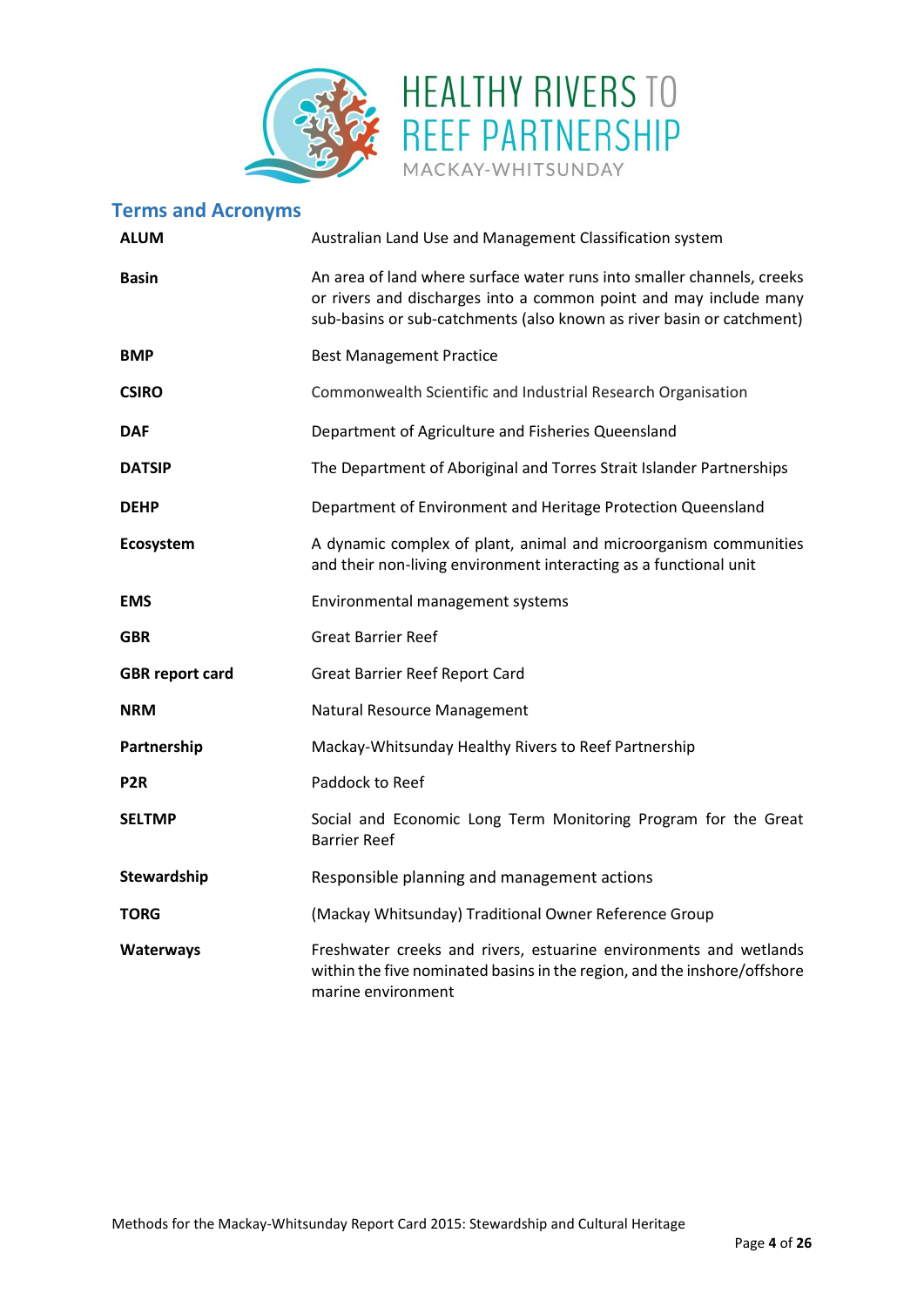

## <span id="page-4-0"></span>**1. Introduction**

The Mackay-Whitsunday Healthy Rivers to Reef Partnership (Partnership) was established in October 2014, and the pilot report card was released in 2015. The pilot report card reported on the 2013-14 year (1 July 2013 to 30 June 2014), and included assessments of the freshwater environment, the estuarine environment and the marine environment (to the eastern boundary of the Great Barrier Reef Marine Park). Economic context as provided, along with a social assessment and stewardship levels within different industries in the region. Different indicators were assessed to provide the overall scores for the environmental zones throughout the Mackay-Whitsunday region.

Significant review has since been undertaken of the indicators and scoring methods used in the pilot report card, across each of the environmental zones. The 2015 report card uses updated analyses and improved scoring methods to: assess the condition of environmental indicators, report on stewardship activities and, for the first time report on indigenous cultural heritage associated with the region's waterways.

In the 2015 report card, there was no social assessment. Instead, social and economic data was provided as contextual information on the report card. Social contextual information was taken from data collected in the Social and Economic Long Term Monitoring Program for the Great Barrier Reef (SELTMP). Economic contextual information was obtained directly from relevant industries.

For more detail on the Mackay-Whitsunday report card and Partnership, refer to the Program Design: Report Card 2015 document<sup>1</sup>.

## <span id="page-4-1"></span>**1.1. Purpose of this Document**

The purpose of this document is to provide detailed information on the methods used to produce condition assessments of the stewardship and indigenous cultural heritage. Specifically, this document describes:

- The data collection methods; and,
- The scoring methods.

1

Methods used to assess environmental indicators in the region's waterways can be found in the Development of methods for the Mackay-Whitsunday report card 2015: Environmental Indicators document<sup>2</sup>.

<sup>1</sup> <http://healthyriverstoreef.org.au/report-card/program-design/>

<sup>2</sup> <http://healthyriverstoreef.org.au/report-card/technical-reports/>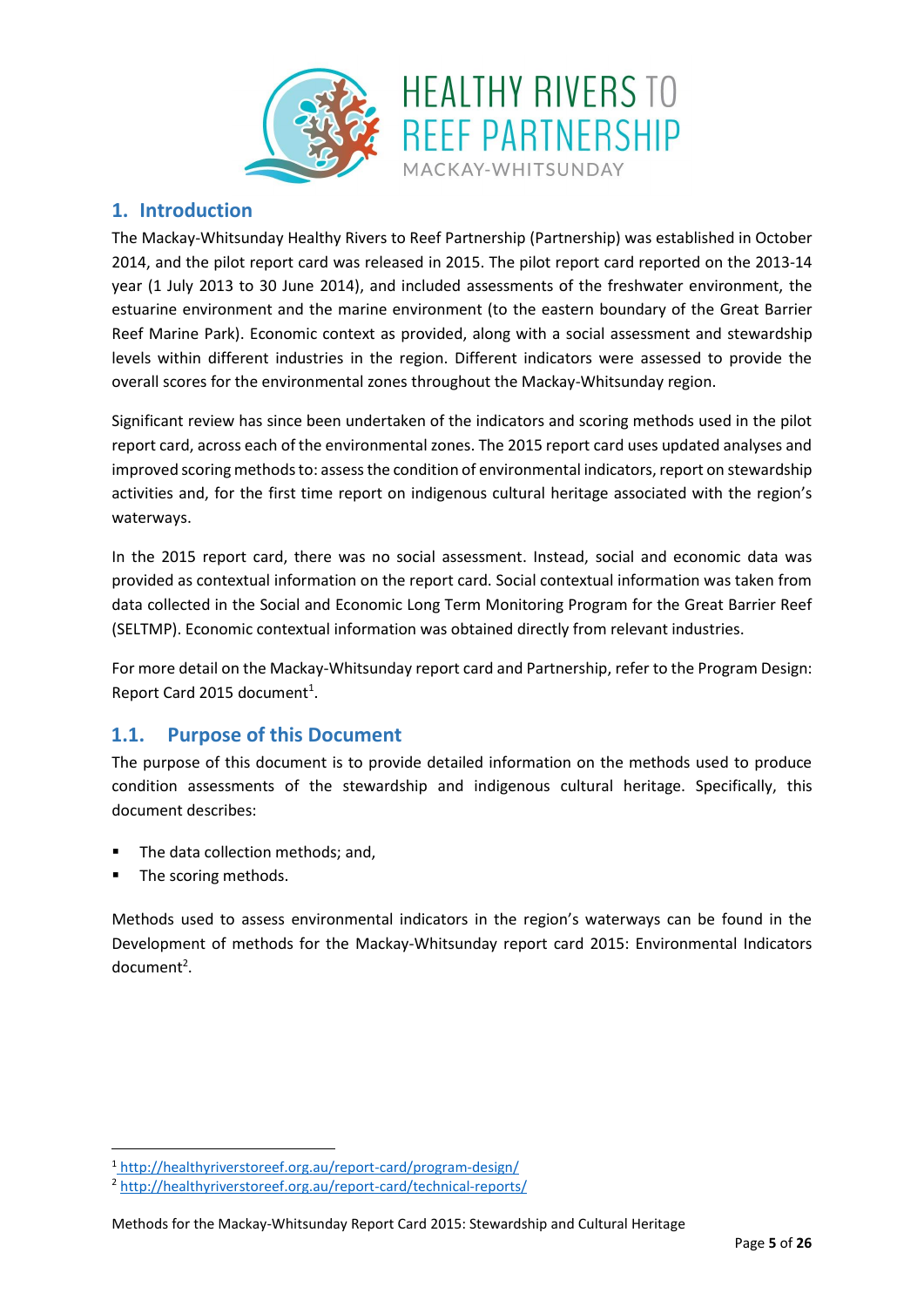

## <span id="page-5-0"></span>**2. Stewardship**

Stewardship will be represented as the level of effective environmental management practice implemented across the region in relation to waterways and the marine environment. Stewardship is an important aspect to include in the report card as it provides information on the voluntary actions landholders and organisations in the region are implementing (such as improved land management practices) to provide benefits to ecosystems. Stewardship activities have a direct link to the water quality in the region. Stewardship reporting can be used to demonstrate how on-ground activities (*responses* undertaken by landholders/organisations in the region) impact water quality (the *state* of the natural environment).

Stewardship reporting assists in meeting various Partnership and report card objectives. In particular, the stewardship information aidsthe Partnership to achieve its objective on reporting on the *pressures* acting upon the water quality and ecosystem health in the region's waterways. Additionally, reporting on levels of stewardship assists Partnership objectives in achieving its objectives around effectively communicating relevant information and supporting decision making for management activities and interventions.

The level of stewardship implemented by the different sectors is reported on in the Mackay-Whitsunday report card in terms of the amount of each sector operating under each management practice level. Stewardship reporting is presented forthe major industries in the Mackay-Whitsundays region and is based on suitable frameworks [\(Table 1\)](#page-5-1).

| <b>Sector</b>                                                 | Framework used to assess stewardship                     |
|---------------------------------------------------------------|----------------------------------------------------------|
| Horticulture                                                  | Reef Plan Water Quality Risk Framework.                  |
| Grazing                                                       | Reef Plan Water Quality Risk Framework.                  |
| Sugarcane                                                     | Reef Plan Water Quality Risk Framework.                  |
| Ports                                                         | Developed for the MW report card                         |
| Industry                                                      | Developed for the MW report cards                        |
| Heavy industry – mining, mills, ERA/licenced activities, etc. |                                                          |
| Tourism                                                       | Developed for the MW report card with alignment to ECO   |
|                                                               | Tourism certification.                                   |
| Aquaculture                                                   | Developed for the MW report card                         |
| Urban                                                         | Reef Catchments' ABCD framework for MW (included in the  |
| Construction and operational activities under councils, i.e.  | Mackay Whitsunday Isaac Water Quality Improvement        |
| STPs, developments, etc.                                      | Plan).                                                   |
| TBC-Fishing                                                   | To be developed through the MW Fisheries Regional        |
|                                                               | Working Group, in conjunction with consultants and Reef  |
|                                                               | Catchments.                                              |
| TBC - Community                                               | To be developed by Partnership staff in conjunction with |
|                                                               | Partners.                                                |

<span id="page-5-1"></span>**Table 1. Frameworks and stewardship reporting of the major industries in the Mackay-Whitsunday (MW) region.**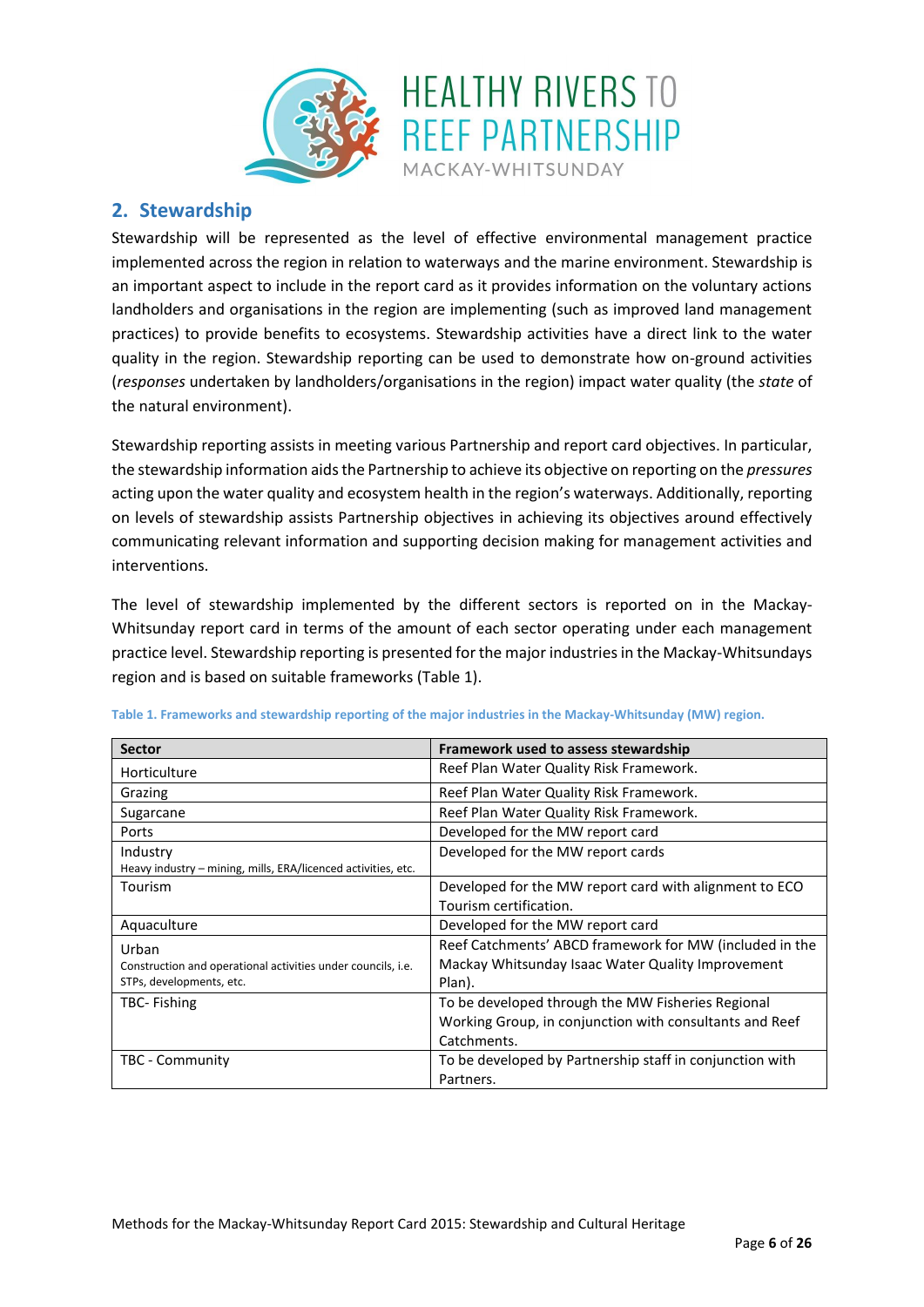

## <span id="page-6-0"></span>**2.1. Management Frameworks**

Available environmental management practice frameworks are used to provide the basis for stewardship reporting. In agriculture, frameworks that have been developed, reviewed, and endorsed by industry are currently available for grazing, sugarcane, and horticulture and are based on Paddock to Reef (P2R) reporting that uses "Water Quality Risk frameworks" (previously "ABCD Frameworks"). Outside of agriculture, specific management frameworks have been developed. For the purposes of this report and the Mackay-Whitsunday report card, the term "Management frameworks" will be used, noting that different sectors use slightly different terminology.

## <span id="page-6-1"></span>**2.2. General Data Collection and Reporting**

Data on stewardship is collected and reported in the Mackay-Whitsunday report card annually. The stewardship reporting is not broken down to the reporting zones used in the environmental assessment nor the local government areas that exist within the region.

The displays for stewardship reporting in the report card vary depending on the sector being reported. The agricultural sectors of grazing, sugarcane, and horticulture adopt the same display style as used in the GBR report card [\(Figure 1\)](#page-6-2), since the data and structure of assessment is identical. The bar chart represents the percentage of land under the best management practice (BMP; i.e. lowest or lowmoderate risk, as defined by the water quality risk frameworks) for the specified activity (e.g. pesticide management).

**Sugarcane** 

**BEST MANAGEMENT OF** PESTICIDES 41% **NUTRIENTS 17% SOIL 35%** 100%

<span id="page-6-2"></span>**Figure 1. Example of stewardship displays for agricultural sectors.**

The stewardship result displays for the other sectors (ports, tourism, heavy industry, urban and aquaculture) are reported in the report card using 'fire rating' style diagram shown in [Figure 2,](#page-6-3) with the arrow indicating the average operational level of the industry in the region.



<span id="page-6-3"></span>**Figure 2. Example of stewardship displays for ports, tourism, heavy industry, urban and aquaculture sectors.**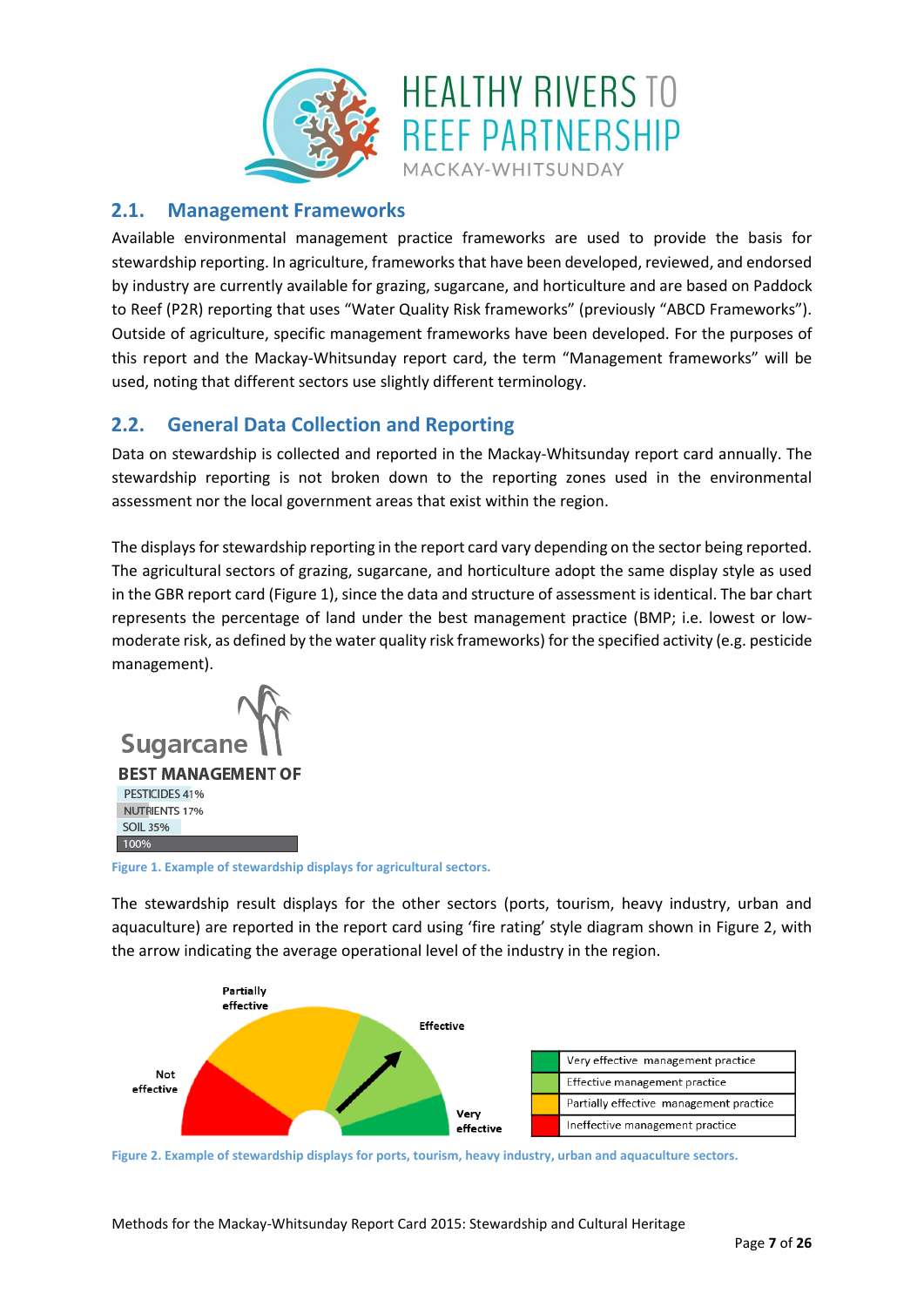

All stewardship reporting covers the Mackay-Whitsunday natural resource management region, with the addition of the Don Basin. The agricultural stewardship reporting includes the Don Basin and therefore the results may vary slightly from the reporting presented in the GBR report card because in that report card the Don is incorporated in assessment of the Burdekin region.

It should be noted that the agricultural assessments and subsequent reported results of land under improved practices is limited to only those with direct influence or assistance from recognised service providers. It is expected that this may result in a conservative estimate of the number of growers implementing improved practices (Australian Government and Queensland Government, 2015a). This is relevant for the three sectors of grazing, sugarcane, and horticulture.

## <span id="page-7-0"></span>**2.3. Agricultural industry**

## <span id="page-7-1"></span>**2.3.1.Horticulture**

Growcom have established the horticulture BMP program 'Hort360'. This program is accepted as the industry best practice. It was designed to help growers identify potential areas of operation (specifically within water use efficiency, soil nutrient, water quality and energy) that could be improved, and to provide guidance on how to improve them. Growcom and the P2R program identified a subset of practices within Hort360 that have the greatest influence on the risk of off-farm movement of sediment, nutrients, pesticides, and water. These practices form the Horticulture Water Quality Risk framework [\(Table 2\)](#page-7-3).

<span id="page-7-3"></span>**Table 2. P2R classification of management practices in the cropping industries (sugarcane, bananas, grains, and horticulture). Source: Australian Government and Queensland Government (2016a)**

| <b>Water Quality Risk</b> | Low                                                                            | <b>Moderate-Low</b>                   | <b>Moderate-High</b> | <b>High</b> |
|---------------------------|--------------------------------------------------------------------------------|---------------------------------------|----------------------|-------------|
| <b>Description</b>        | Lowest water quality<br>risk, commercial<br>feasibility not well<br>understood | <b>Best</b><br>Management<br>Practice | Minimum Standard     | Superseded  |

## <span id="page-7-2"></span>**2.3.1.1. Data collection and analysis**

Management practice data presented for the horticulture sector was data collected through Growcom's Farm Management System as part of the P2R program. In particular, the water quality module of the FMS, which allows for detailed assessment of water quality risks and the key actions to reduce those risks. The assessments were conducted between growers and Growcom or Natural Resource Management (NRM) officers, and aligned with the Water Quality Risk framework to estimate the proportion of growers operating within each category (from low risk to high risk) on a year-byyear basis.

The management practice assessments and subsequent reported improved practices is limited to those that successfully implemented Reef Programme Water Quality Grants. In the 2014-15 financial year growers who implemented Reef Programme Water Quality Grants was limited to growers in the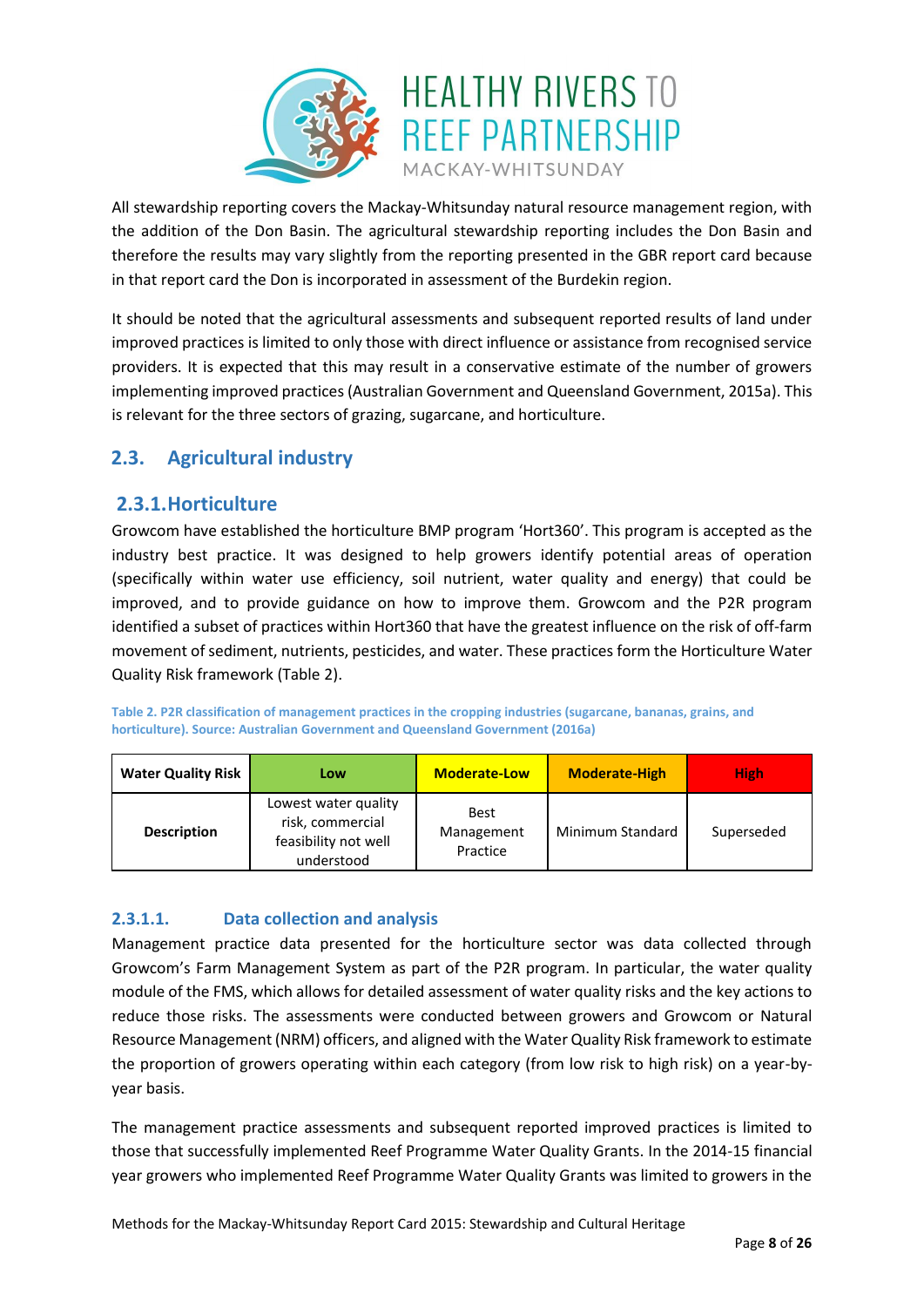

Don Basin only. The results reflect management assessments from the Bowen, Gumlu, Guthalungra, Inkerman, and Merinda districts, with a sample area of 11,833 ha, and 58 businesses.

## <span id="page-8-0"></span>**2.3.2.Grazing**

Data collected through the P2R program and reported in the 2015 GBR report card was used as the basis to report on stewardship within the grazing industry in the Mackay-Whitsunday region. These assessments utilised the Water Quality Risk framework for grazing within the region, which focuses on practices impacting upon land condition, soil erosion, and water quality. [Table 3](#page-8-2) provides a summary of the classifications and the full Water Quality Risk framework for the grazing industry can be found at:

[http://www.reefplan.qld.gov.au/measuring-success/paddock-to-reef/assets/paddock-to-reef](http://www.reefplan.qld.gov.au/measuring-success/paddock-to-reef/assets/paddock-to-reef-grazing-water-quality-risk-framework.pdf)[grazing-water-quality-risk-framework.pdf](http://www.reefplan.qld.gov.au/measuring-success/paddock-to-reef/assets/paddock-to-reef-grazing-water-quality-risk-framework.pdf)

<span id="page-8-2"></span>**Table 3. P2R classification of management practices in the grazing industry based on relative risk to water quality. Source: Australian Government and Queensland Government (2016)**

| 2013 Water<br><b>Quality Risk</b>         | Low                                                                                                                   | <b>Moderate-Low</b>                                                                                                             | <b>Moderate-High</b>                                                                                   | <b>High</b>                                                                                    |
|-------------------------------------------|-----------------------------------------------------------------------------------------------------------------------|---------------------------------------------------------------------------------------------------------------------------------|--------------------------------------------------------------------------------------------------------|------------------------------------------------------------------------------------------------|
| <b>Resource</b><br>condition<br>objective | Practices highly<br>likely to maintain<br>land in good (A)<br>condition and/or<br>improve land in<br>lesser condition | Practices are likely<br>to maintain land in<br>good or fair<br>condition (A/B)<br>and/or improve<br>land in lesser<br>condition | Practices are likely<br>to degrade some<br>land to poor (C)<br>condition or very<br>poor (D) condition | Practices are highly<br>likely to degrade<br>land to poor (C) or<br>very poor (D)<br>condition |

## <span id="page-8-1"></span>**2.3.2.1. Data collection and reporting**

The process for data collection for the grazing sector was the same as used for the GBR report card. The process also included a review of data by expert (regional) panels to identify gaps and errors, and advise on interpretation of management practice change.

The management practice data presented represents P2R data from 84 businesses and 448,000 ha of grazing land in the Bowen, Proserpine, O'Connell, Pioneer, and Plane Creek basins. It is assumed to be representative of grazing land management in the adjacent Don River basin for the purposes of this Report Card.

The management practice levels within the grazing industry have been analysed and reported on in terms of the percentage of grazing land under each of the four classified management practice levels for each of the three main erosion processes; pastures (hillslope erosion), streambanks, and gullies.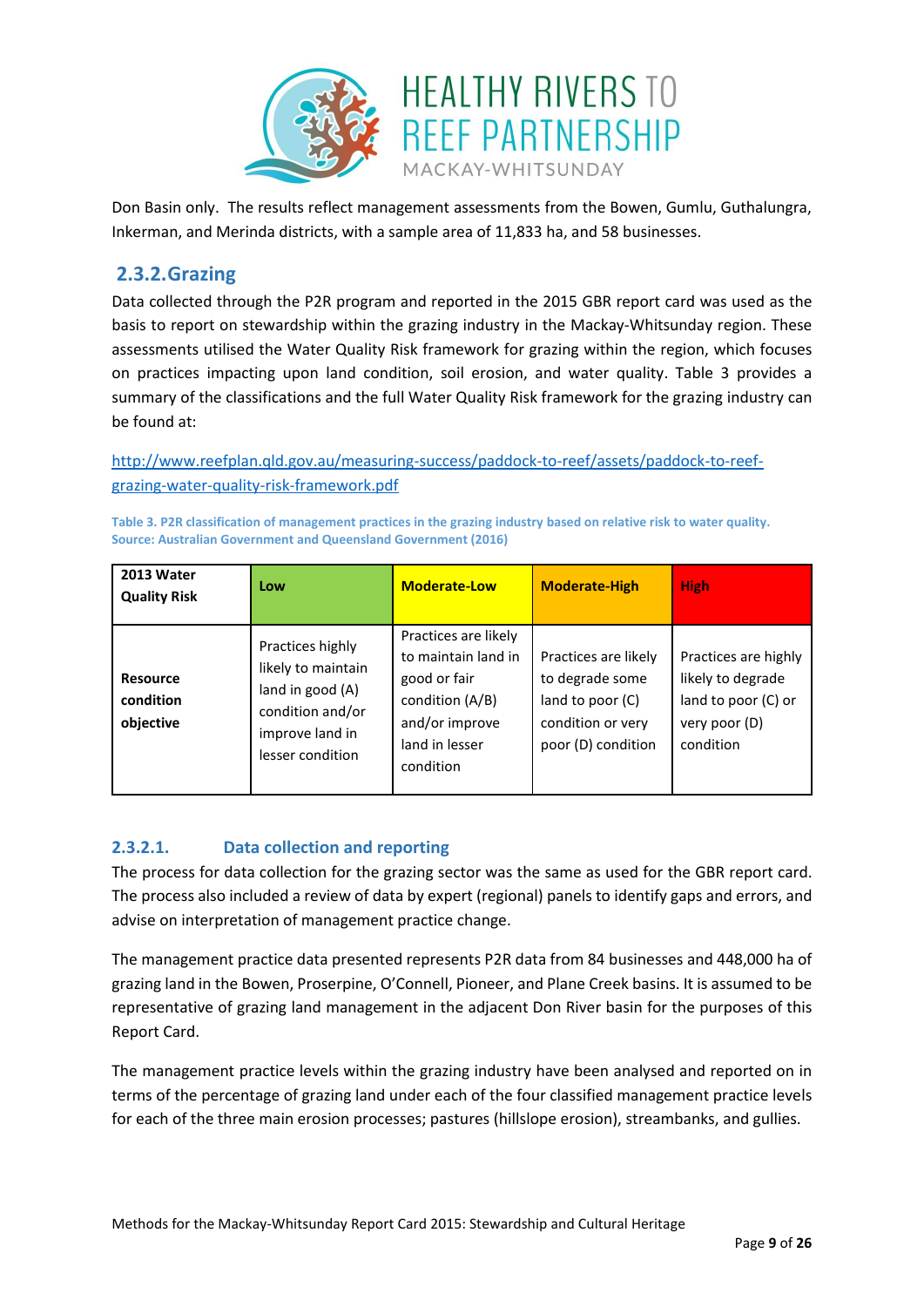

## <span id="page-9-0"></span>**2.3.1.Sugarcane**

The information on management practice within the sugarcane sector collected through the P2R program (and contained in the GBR report card) was used for the Mackay-Whitsunday 2015 report card. The assessments utilised the Water Quality Risk framework for sugarcane within the region, which focuses on practices with greatest potential influence on the movement of nutrients, pesticides, and sediment. [Table 2](#page-7-3) provides a summary of the classifications and the full Water Quality Risk framework for the sugarcane industry can be found at:

[http://www.reefplan.qld.gov.au/measuring-success/paddock-to-reef/assets/paddock-to-reef](http://www.reefplan.qld.gov.au/measuring-success/paddock-to-reef/assets/paddock-to-reef-sugarcane-water-quality-risk-framework.pdf)[sugarcane-water-quality-risk-framework.pdf](http://www.reefplan.qld.gov.au/measuring-success/paddock-to-reef/assets/paddock-to-reef-sugarcane-water-quality-risk-framework.pdf)

### <span id="page-9-1"></span>**2.3.1.1. Data collection and reporting**

The only reported improvements to sugarcane management during the 2014-15 year were through the Australian Government's Reef Programme. This program, delivered in the region by Reef Catchments NRM group, improved farm management on 79 farms and over 17,000 hectares.

The Reef Programme does not describe the potential impacts of other significant initiatives such as the Smartcane BMP program, which engaged with 260 growers managing 44,294 hectares during 2014-15. These growers completed self-assessments of their current farm management, with a view to identifying areas for possible improvement. It is expected that in future years the Smartcane BMP will be able to quantify these impacts for inclusion in GBR Report Cards.

## <span id="page-9-2"></span>**2.4. Paddock to Reef Reporting**

P2R has developed Water Quality Risk frameworks for each agricultural industry. These frameworks articulate best practice in relation to the Reef Plan adoption target. Features of the P2R water quality risk frameworks are:

- **Suites of practices relevant to each pollutant are described in the frameworks** this does not mean all of the practices in the production system, only those practices that pose the greatest potential water quality risk through movement of sediments, nutrients, or pesticides off-farm;
- **Not all practices are equal** the P2R frameworks allocate a percentage weighting to each practice depending upon its relative potential influence on off-farm water quality; and
- The **'best practice'** level is that targeted by Reef Plan investments.

These practices are described now in terms of their relative water quality risk, from Low to High. This is a departure from the ABCD management practice frameworks which were the basis for prioritising and reporting investments under Reef Plan 2009. For the purpose of describing industry status and progress in relation to the Reef Plan 2013 adoption target, BMP is defined as the area managed under Low and Moderate-Low risk levels. For grazing systems, the framework describes management practices related to dominant sources of soil erosion; pasture (hillslope), streambank, and gully erosion. For cropping systems the water quality risk frameworks describe management practices related to managing nutrients, pesticides, sediments, and water.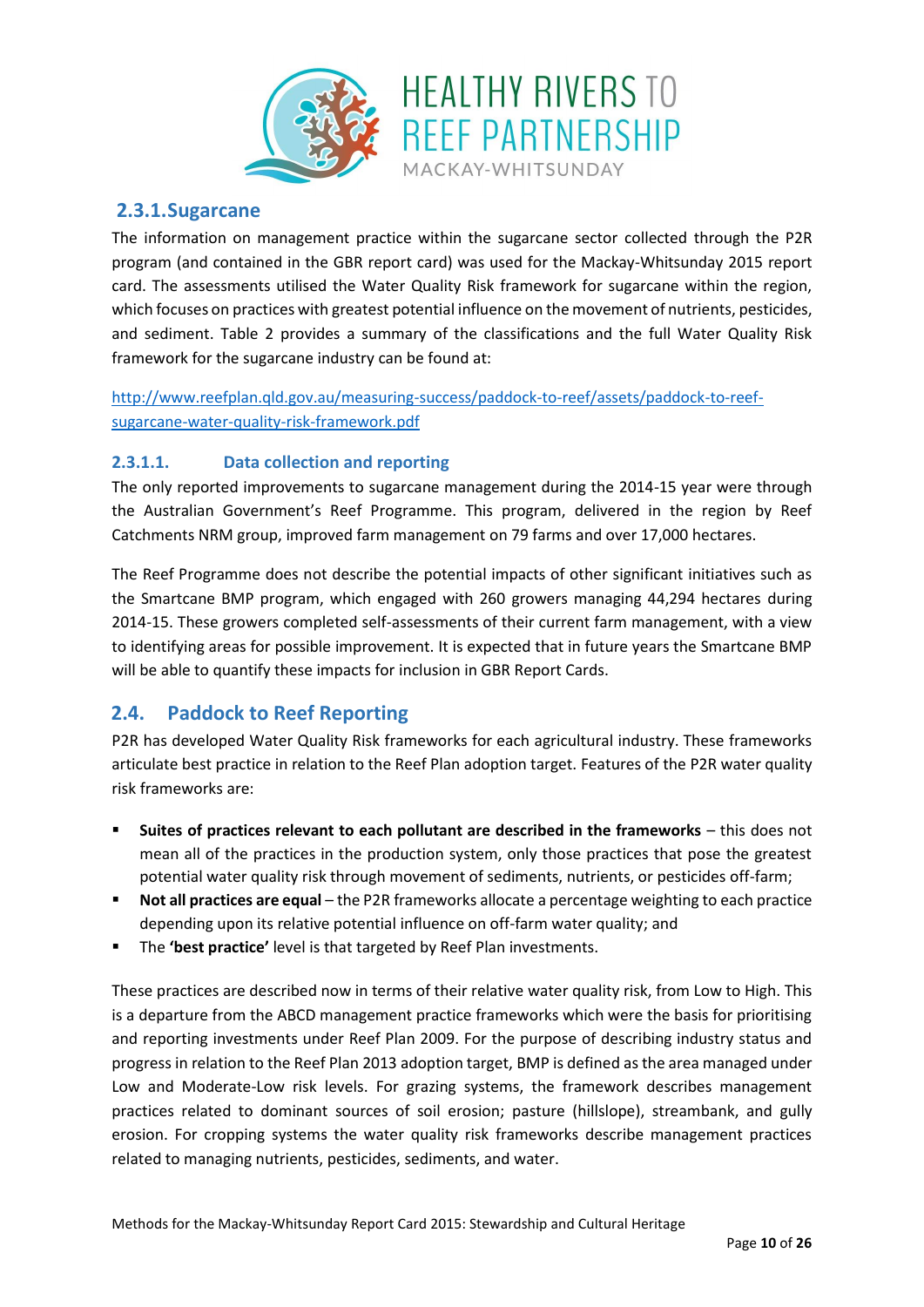

All stewardship reporting covers the Mackay-Whitsunday NRM region, with the addition of the Don Basin. The agricultural stewardship reporting includes the Don Basin and therefore the results may vary slightly from the reporting presented in the Reef Plan report card (which presents separately on the Mackay-Whitsunday region and on the Burdekin region).

It should be noted that the agricultural assessments and subsequent reported results of area under BMP is limited to only those with direct influence or assistance from recognised service providers. It is expected that this may result in a conservative estimate of the number of growers implementing improved practices (Australian Government and Queensland Government, 2015a). This is relevant for the three sectors of grazing, sugarcane, and horticulture.

## <span id="page-10-0"></span>**2.5. Non-agricultural industries**

The methodology outlined below is summarised from the stewardship reports by Eco Logical Australia and Adaptive Strategies (2015) and Eco Logical (2016). For full detail please refer to this report, which can be requested a[t info@healthyriverstoreef.org.](mailto:INFO@HEALTHYRIVERSTOREEF.ORG.AU?subject=Stewardship%20methodology%20report%20request)

## <span id="page-10-1"></span>**2.5.1. Data collection and reporting**

To assess environmental stewardship an implementation plan was first developed with the Partnership, which identified key stakeholders within the sectors being assessed. Relevant contacts (e.g. Environmental Manager) at each company, industry representative body or organisation were then contacted and invited to participate in the stewardship assessment.

Participation was through the completion of a confidential survey on the environmental management practices and the provision of supporting information relevant to the organisation. The responses provided in completed surveys were assessed and scored in accordance with stewardship frameworks developed for each industry (Eco Logical Australia and Adaptive Strategies, 2016).

A disadvantage of this self-reporting approach is the potential perception of bias in the results. That is, companies may shape their responses to 'make themselves look good'. This was countered by specifically tailoring questions to target issues for which 'supporting evidence' would be readily available (e.g. EMS ISO14001 accreditation; number of environmental incidents). This made the data largely objective rather than being merely the unsubstantiated opinion of companies (or individuals within companies) (Eco Logical Australia and Adaptive Strategies, 2016).

Further rigour was introduced into the data collection process by including information in the public domain where relevant to the assessment of environmental stewardship (e.g. annual reports of companies or regulatory agencies) and by assessing compliance data (Eco Logical Australia and Adaptive Strategies, 2016).

Compliance data (with confidential information removed) was provided by the Department of Environment and Heritage Protection (DEHP), noting the number of inspections completed for each industry and the level of compliance with legislation or approval conditions (i.e., the results of the inspection). A compliance rate for each industry was calculated. The Department of Agriculture and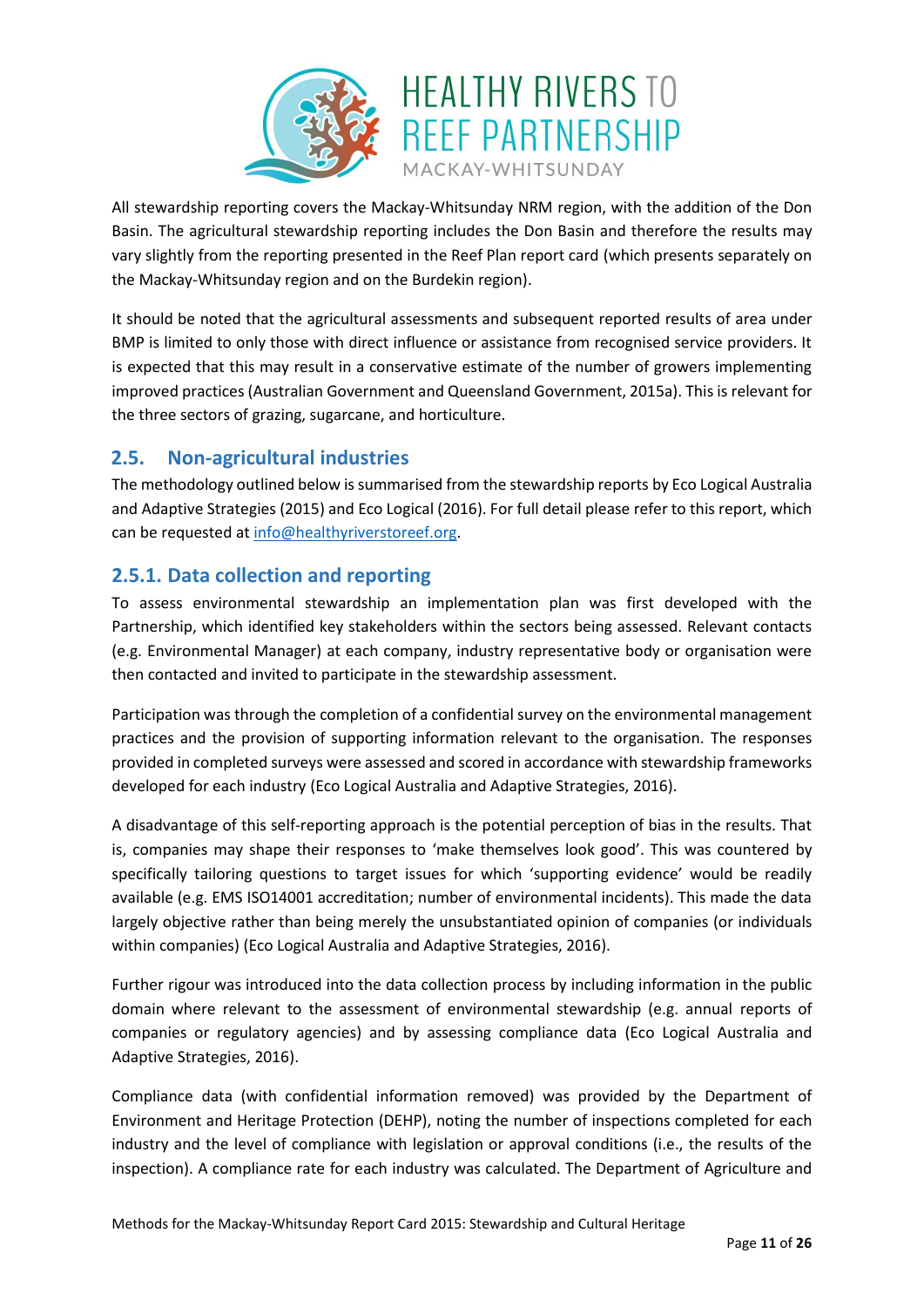

Fisheries (DAF) also provided compliance data for the Aquaculture industry, which was assessed in a similar manner (Eco Logical Australia and Adaptive Strategies, 2016).

Stewardship scores were generated for management themes and activity groups in accordance with the relevant industry framework method. Stewardship was assessed on a scale comprising four levels: Very Effective, Effective, Partially Effective and Ineffective. The lowest of the three management theme scores was utilised as the overall stewardship rating for the sector (Eco Logical Australia and Adaptive Strategies, 2016).

## <span id="page-11-0"></span>**2.5.1.1. Ports**

A Port Management framework was developed for the Gladstone Healthy Harbour Partnership to evaluate stewardship within the ports industry (Eco Logical Australia and Adaptive Strategies, 2015). This framework and associated questionnaire was reviewed and adapted as required to be appropriate to operations and activities within the Mackay-Whitsunday region. A series of activities were identified which formed the basis for the development of criteria against which the management effectiveness (stewardship) could be evaluated:

- Administration
	- **Extension and research projects;**
	- <sup>D</sup> Compliance approach;
	- □ Environmental management systems (EMS);
	- □ Training, knowledge and staff awareness;
	- Community engagement; and
	- <sup>D</sup> Tenancy management.
- **Operations** 
	- Operation and ancillary services (including all operational elements that may affect ecosystem health, such as landside waste, hazardous substance storage, refueling vehicles, quarries, loading and unloading, spill management, stock pile management); and
	- Maintenance dredging.
- Development
	- $\Box$  New capital development and/or significant upgrades; and
	- Capital dredging.
- Shipping
	- Movement;
	- Anchorage;
	- Discharges; and
	- Biosecurity.

The questionnaire for the Ports sector was developed to specifically address each activity listed above as well as theme (planning, implementation and outcome) (see Eco Logical Australia and Adaptive Strategies, 2015).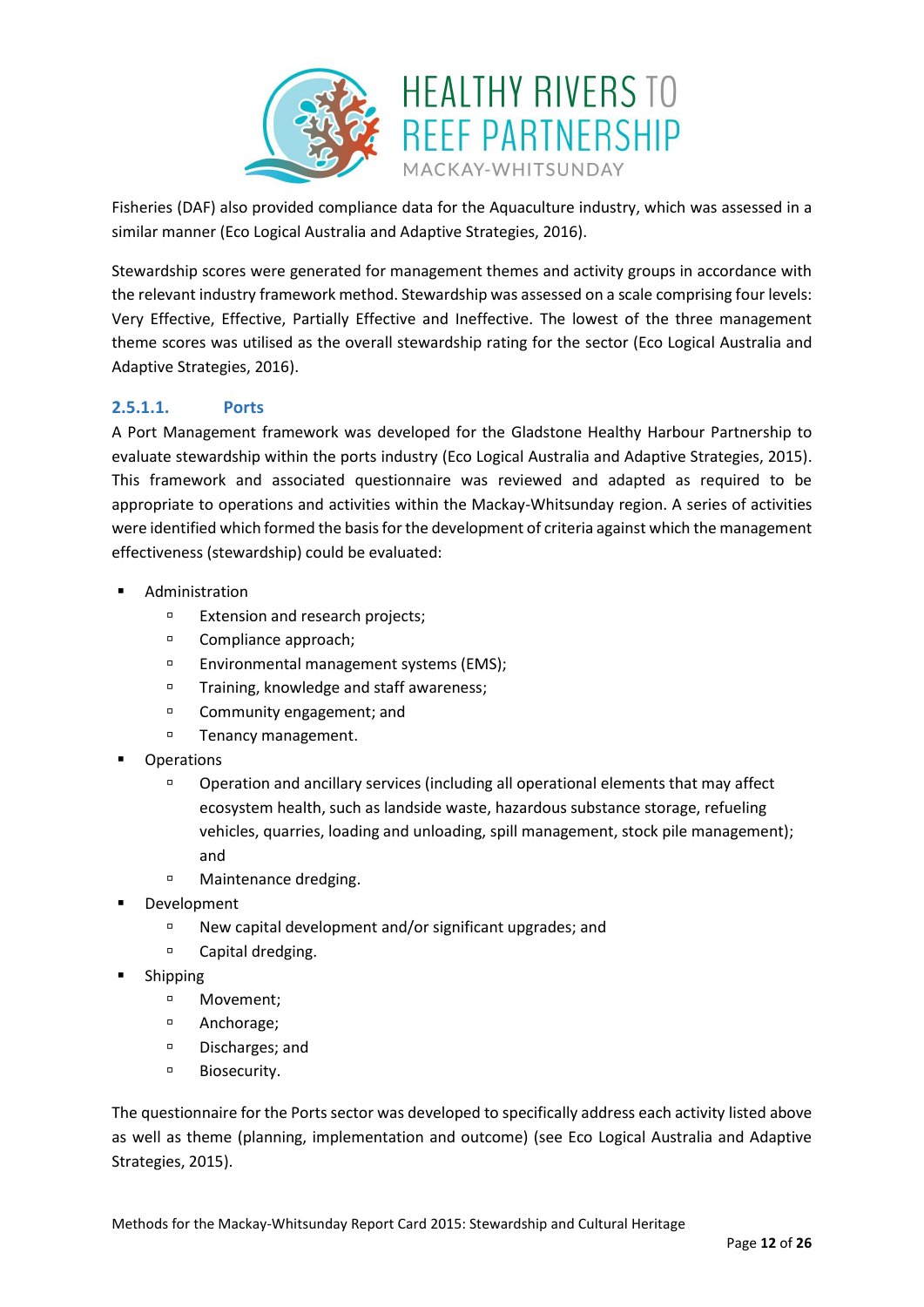

There are three ports in the region (Abbot Point, Port of Mackay, and Hay Point) and one port authority, North Queensland Bulk Ports, who manage the ports. However, there are other companies in the region that are port tenants and undertake activities that could be classified as "port" activities, such as dredging and shipping. Thus, all activities undertaken by the port authority, and all dredging and shipping activities undertaken by any other company, were included in the port stewardship framework (Eco Logical Australia and Adaptive Strategies, 2016). For all other activities (not dredging and shipping) port tenants were included in the heavy industry framework (Eco Logical Australia and Adaptive Strategies, 2016).

For the 2015 report card, a response rate of 100% was achieved from the companies and agencies invited to provide information to inform the Port stewardship assessment (Eco Logical Australia and Adaptive Strategies, 2016).

## <span id="page-12-0"></span>**2.5.1.2. Heavy industry**

A heavy industry framework was developed specifically for the Mackay-Whitsunday region in the 2014 pilot report card (Eco Logical Australia and Adaptive Strategies, 2015) and was utilised again this reporting year (2015/16). For the purposes of the Mackay-Whitsunday, "heavy industry" is defined as large industrial facilities such as coal terminals, sugar mills, meat processing facilities and mineral processing and storage facilities(Eco Logical Australia and Adaptive Strategies, 2016). The stewardship assessment covered the following criteria across three management themes, being planning, implementation and outcome:

- Involvement in extension and research projects related to ecosystem health;
- Compliance with environmental approvals/licences, legislation and level of engagement with regulators;
- Development and implementation of an Environmental Management System;
- **Training, qualifications, knowledge and awareness of environmental management issues for key** staff;
- **EXEDEM** Community engagement on programs related to ecosystem health;
- Environmental standards are in place for tenants through lease conditions (if applicable);
- Biosecurity plans and protocols are in place and well established;
- **Long term strategies are in place to manage activities that may cause environmental harm, like** maintenance dredging or stormwater; and
- Further development or expansion is undertaken in line with a master plan and takes into account environmental issues.

The stewardship results for the 2015 report card were generated from six companies across the sugar milling, meat processing, coal handling and mineral sands industries. Compliance data from the DEHP and a range of relevant studies and publications were also utilised, including annual reports of companies and industry bodies. A response rate of 64% was achieved from the companies and agencies invited to provide information to inform the assessment (Eco Logical Australia and Adaptive Strategies, 2016).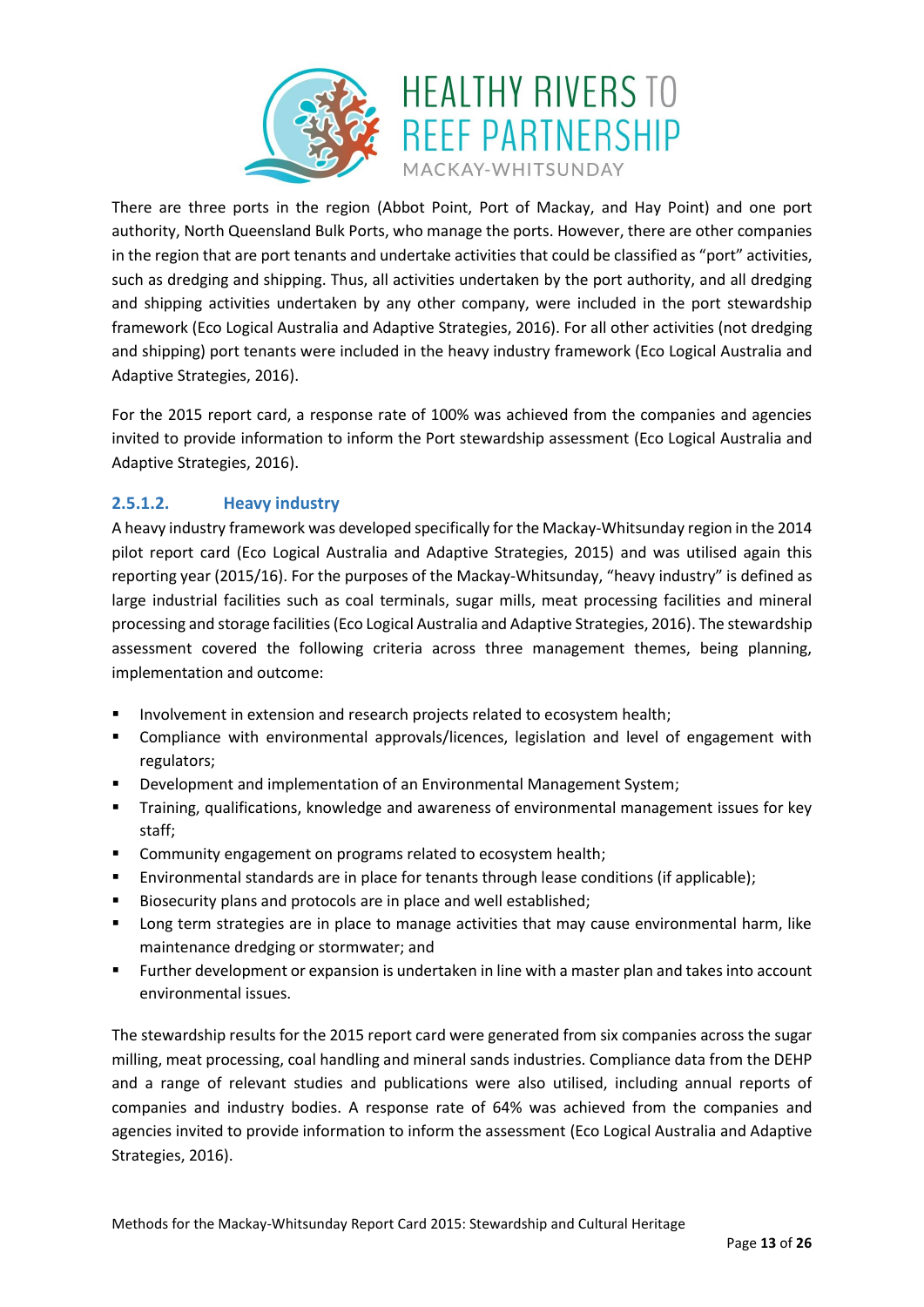

#### <span id="page-13-0"></span>**2.5.1.3. Aquaculture**

A management framework for the aquaculture industry was developed specifically for the Mackay-Whitsunday region in the 2014 pilot report card (Eco Logical Australia and Adaptive Strategies, 2015) and was utilised again this reporting year (2015/16). Guidance was taken from the Environmental Code of Practice for Australian Prawn Farmers during development of the framework. The stewardship assessment covered the following criteria across three management themes, being planning, implementation and outcome:

- **I.** Involvement in extension and research projects related to ecosystem health;
- Compliance with environmental approvals/licences, legislation and level of engagement with regulators;
- Development and implementation of an Environmental Management System;
- Training, qualifications, knowledge and awareness of environmental management issues for key staff;
- **EXECOMMUNITY ENGINEEY COMMUNITY ENGINAL COMMUNITY** Community engagement on programs related to ecosystem health;
- Environmental standards are in place for tenants through lease conditions (if applicable);
- Biosecurity plans and protocols are in place and well established;
- **EXECT** Long term strategies are in place to manage activities that may cause environmental harm, like maintenance dredging or stormwater;
- Further development or expansion is undertaken in line with a master plan and takes into account environmental issues; and
- Processes are in place to monitor and manage the incidence of disease (aquaculture).

The aquaculture industry in the Mackay-Whitsunday region is comprised of a small number of prawn, barramundi and red-claw crayfish farms. The industry is highly regulated, primarily in relation to wastewater discharges and the management of biosecurity issues such as disease (Eco Logical Australia and Adaptive Strategies, 2016).

The stewardship results for the 2015 report card were generated from four companies and liaison with three representative bodies in the prawn, barramundi and red claw crayfish farming industries. Compliance data from the DAF and a range of relevant studies and publications were also utilised (e.g. research from CSIRO and publications from industry representative bodies). A response rate of 67% was achieved from the companies and agencies invited to provide information to inform the assessment (Eco Logical Australia and Adaptive Strategies, 2016).

### <span id="page-13-1"></span>**2.5.1.4. Tourism**

A management framework was developed to assess the level of stewardship within the tourism industry in the Mackay-Whitsunday region for the 2014 pilot report card (Eco Logical Australia and Adaptive Strategies, 2015) and was utilised again this reporting year (2015/16). Commercial marine tourism activities operating in the Mackay-Whitsunday region include cruises and boat tours, organised diving and snorkelling, air charters and water sport operations. For the purposes of the stewardship framework, individual recreational activities and self-hire boats/yachts have been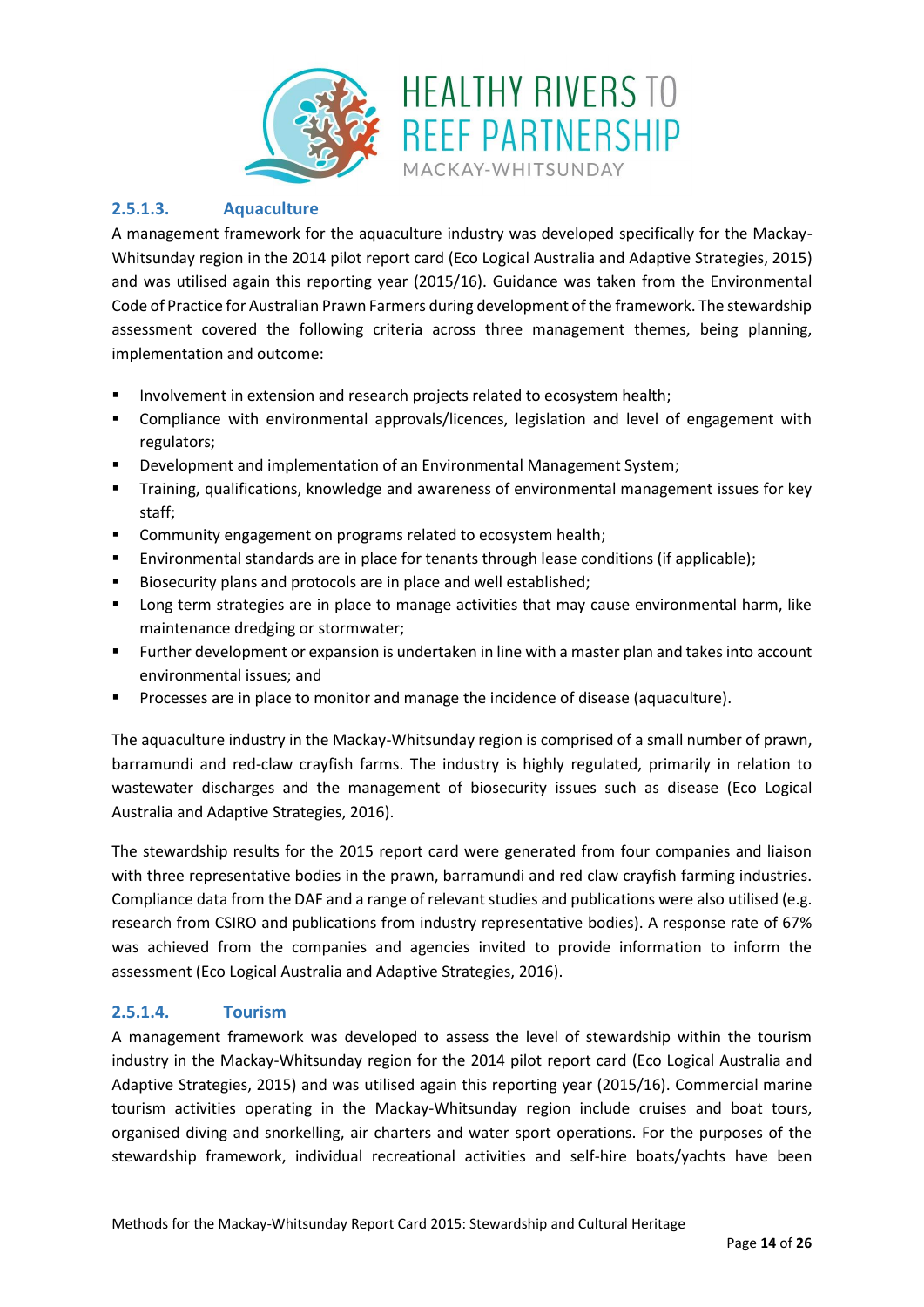

excluded, as have resorts and hotels. This latter group is considered to be within the urban category for the purposes of stewardship evaluation (Eco Logical Australia and Adaptive Strategies, 2016).

The framework was similar to those for port, heavy industry and aquaculture so that comparisons could be made. However, given that systems for the industry are well established and there were a much larger number of operators than for other industries, it had a greater focus on certification and training and participation rates (Eco Logical Australia and Adaptive Strategies, 2016).

The tourism industry is highly reliant on the maintenance of high water quality and ecosystem health within the region. Indeed, this is often the key experience tourists are seeking as part of their participation in tourism activities. Therefore, the stewardship assessment of the tourism industry was focused on management efforts to maintain or improve the ecosystem health of marine and coastal waters.

Data collection for the 2015 report card was based primarily on publically available data. The response rate to the survey of tourism operators was low (10%) thus the assessment was of the industry as a whole, rather than the averaged results of individual companies. Compliance data was not used in the overall assessment of the tourism industry for the 2015 report card (Eco Logical Australia and Adaptive Strategies, 2016).

## <span id="page-14-0"></span>**2.5.1.5. Urban**

The urban stewardship framework was designed to evaluate environmental management efforts within urban environments for a range of stakeholders including councils, commercial operators and developers who develop, operate or manage urban development. This includes activities such as residential and commercial development, airports, racecourses, golf courses and tourism resorts (Eco Logical Australia, 2016).

Urban development within the Mackay-Whitsunday region is concentrated along the coastal zone. Urban land uses occur predominantly within cities such as Mackay and large regional centres. Several small towns are also located inland and along the coast.

The stewardship results were generated for the first time in the 2015 report card from a range of information sources, including surveys completed by companies involved in urban development, commercial airport facilities, local governments, compliance data from the DEHP and a range of relevant studies and publications (e.g. Council annual reports). A response rate of 54% was achieved from the companies and agencies invited to provide information to inform the assessment (Eco Logical Australia and Adaptive Strategies, 2016).

The nation-wide State of the Environment Report management effectiveness framework was used as a basis for developing the stewardship framework (summarised in [Table 4;](#page-15-0) Eco Logical Australia, 2016). It captures information on management efforts to maintain or improve ecosystem health of the Great Barrier Reef. The approach was consistent with stewardship reporting for ports, heavy industry, tourism and aquaculture.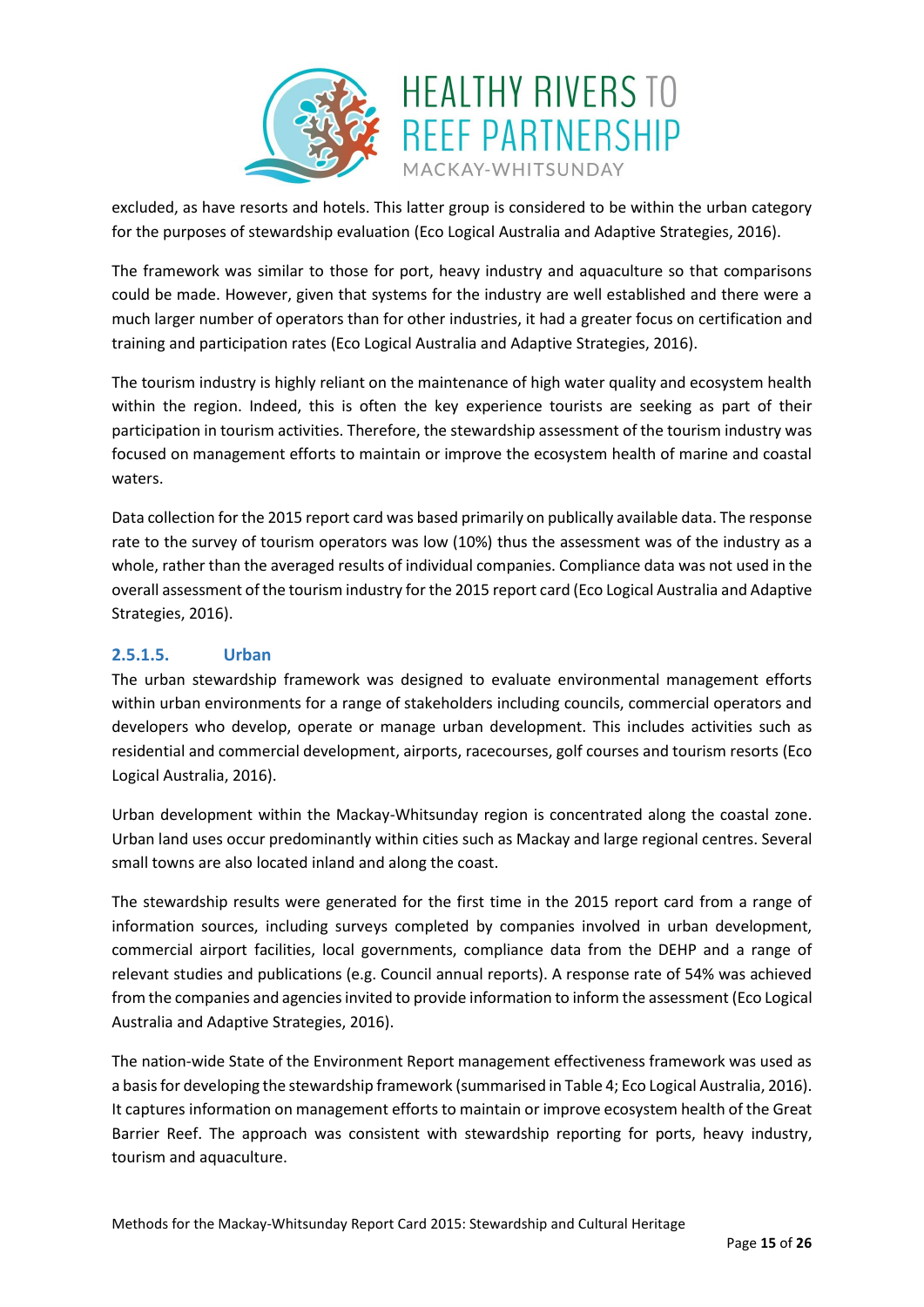

<span id="page-15-0"></span>**Table 4. Guiding criteria for planning, implementation and outcome themes in the Mackay-Whitsunday stewardship framework Effectiveness rating.**

| <b>Effectiveness</b> | <b>Theme</b>   | <b>Guiding criteria</b>                                                                                                                                                                                                                                                                                                                                                                                                                                                                                                                                          |
|----------------------|----------------|------------------------------------------------------------------------------------------------------------------------------------------------------------------------------------------------------------------------------------------------------------------------------------------------------------------------------------------------------------------------------------------------------------------------------------------------------------------------------------------------------------------------------------------------------------------|
| rating               |                |                                                                                                                                                                                                                                                                                                                                                                                                                                                                                                                                                                  |
| Very effective       | Planning       | Understanding of environmental factors affecting waterway and ecosystem<br>health is good. Effective plans are in place for significant activities. Plans and<br>operational procedures clearly establish management objectives for major<br>risks. Responsibility for managing issues is clearly and appropriately allocated<br>and there is a clear willingness to effectively manage issues.                                                                                                                                                                  |
|                      | Implementation | Financial and staffing resources are adequate to implement plans and this is<br>secure over the longer term. Evidence-based biophysical and socioeconomic<br>information is available and used to inform management decisions. Well-<br>designed management systems are being implemented to monitor or manage<br>activities and these are regularly reviewed. Low instance of minor<br>administrative non-compliances; zero non-compliance resulting in potential<br>environmental harm.                                                                        |
|                      | Outcome        | Management responses are progressing in accordance with planned<br>programs and are achieving their desired objectives. Targeted threats are<br>being monitored, reported and responded to.                                                                                                                                                                                                                                                                                                                                                                      |
| Effective            | Planning       | Understanding of environmental factors affecting water quality and<br>ecosystem health is generally good, but there is some variability across<br>activity. Effective plans are in place, management responsibilities are<br>allocated appropriately and there is a willingness to effectively manage issues.<br>Plans and operational procedures clearly establish management objectives<br>and priorities for addressing major risks, but may not specify implementation<br>procedures, objectives or other key elements or be reviewed on a regular<br>basis. |
|                      | Implementation | Financial and staffing resources are mostly adequate to implement plans, but<br>may not be secure over the longer term. Biophysical and socioeconomic<br>information is available to inform decisions, although there may be<br>deficiencies in some areas. Well-designed management systems are in place<br>or under development, but are not yet being fully implemented. Low instance<br>of non-compliances; matters resulting in potential environmental harm are<br>temporary and responded to immediately.                                                 |
|                      | Outcome        | Management responses are mostly progressing in accordance with planned<br>programs and are achieving their desired objectives. Targeted threats are<br>understood and there are measures in place to monitor and report.                                                                                                                                                                                                                                                                                                                                         |
| Partially effective  | Planning       | Understanding of environmental factors affecting water quality and<br>ecosystem health is only fair. Planning systems are not comprehensive and<br>are not regularly reviewed. There may also be a lack of clarity regarding a<br>willingness to effectively manage issues and/or a lack of clarity associated<br>with who has management responsibility.                                                                                                                                                                                                        |
|                      | Implementation | Financial and staffing resources are unable to address issues in some<br>important areas. Biophysical and socioeconomic information is available to<br>inform management decisions, although there are significant deficiencies in<br>some areas. Management systems provide some guidance, but are not<br>consistently delivering with regards to stakeholder involvement, adaptive<br>management or reporting. Notable non-compliances resulting in potential<br>environmental harm that are responded to immediately and effectively.                         |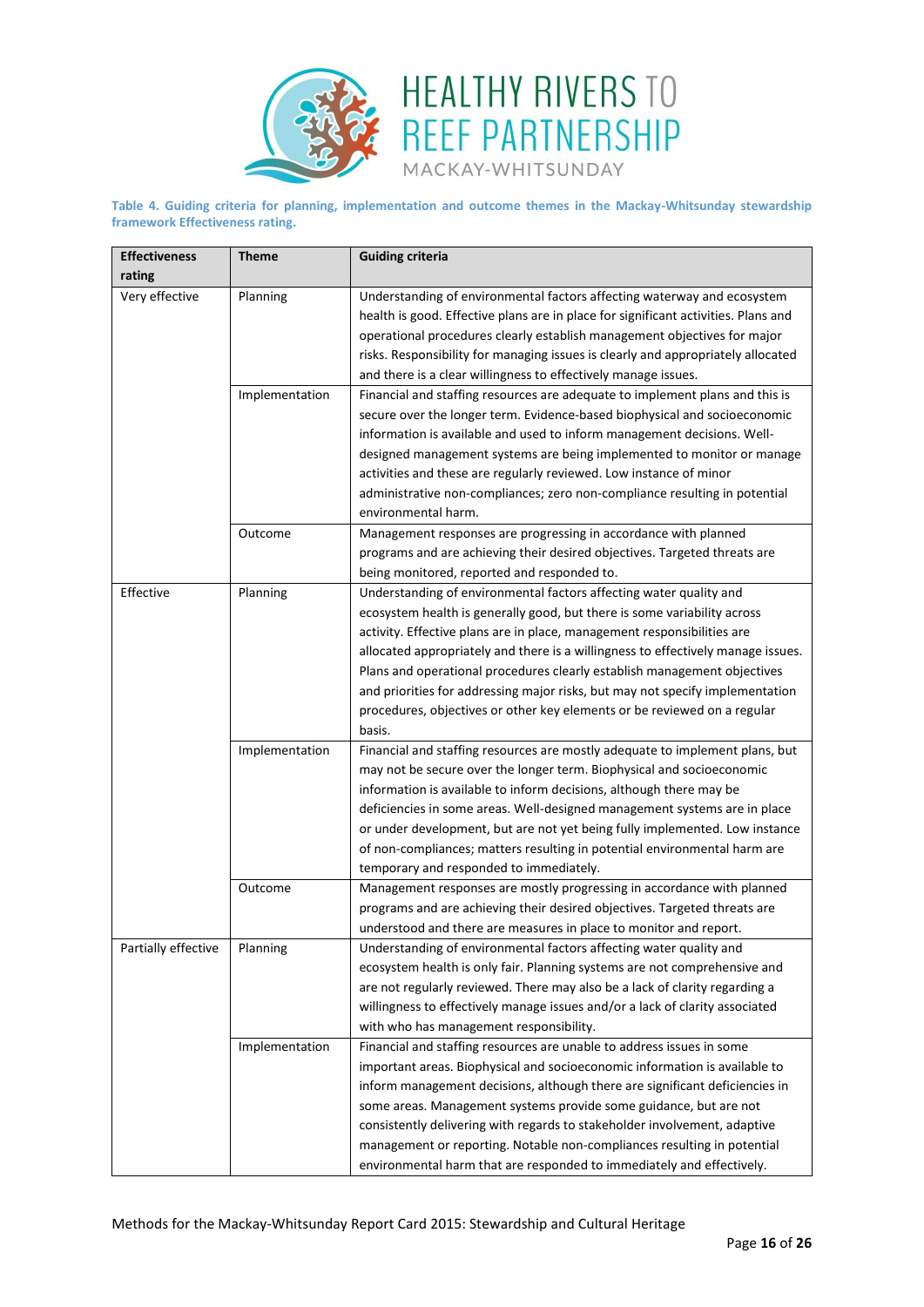

#### **Table 4. Continued.**

| <b>Effectiveness</b> | <b>Theme</b>   | <b>Guiding criteria</b>                                                         |
|----------------------|----------------|---------------------------------------------------------------------------------|
| rating               |                |                                                                                 |
| Partially effective  | Outcome        | Management responses are progressing and showing signs of achieving some        |
|                      |                | management objectives. Targeted threats are understood and measures are         |
|                      |                | being developed to manage them. The expected impacts of management              |
|                      |                | measures on improving resilience of environmental values are yet to be seen.    |
|                      |                | Managed threats remain as significant factors influencing water quality and     |
|                      |                | ecosystem health.                                                               |
| Not effective        | Planning       | Understanding of environmental factors affecting water quality and              |
|                      |                | ecosystem health is poor. Planning systems have not been developed to           |
|                      |                | address significant issues. Responsibilities are unclear and there is a lack of |
|                      |                | willingness to effectively manage issues.                                       |
|                      | Implementation | Financial and staffing resources are unable to address issues in many areas.    |
|                      |                | Biophysical and socioeconomic information to support decisions is deficient in  |
|                      |                | many areas. Adequate management systems are not in place. Lack of               |
|                      |                | consistency and integration of management across activities is a problem for    |
|                      |                | many issues. Regular non-compliances; resulting in potential for                |
|                      |                | environmental harm with limited response to address the issue.                  |
|                      | Outcome        | Management responses are either not progressing in accordance with              |
|                      |                | planned programs (significant delays or incomplete actions) or the actions      |
|                      |                | undertaken are not achieving their objectives. Unmitigated or poorly            |
|                      |                | understood threats remain as significant factors influencing water quality and  |
|                      |                | ecosystem health.                                                               |

A list of key activities undertaken by urban stakeholders that may influence ecosystem health and water quality was developed based on consultation with industry personnel, review of environmental authorities and industry knowledge. These activities were then a basis for the development of criteria against which the management effectiveness (i.e. stewardship) of companies or organisations could be evaluated (Eco Logical Australia, 2016).

The development assessment and planning frameworks of Council's in the region contributed to 50% of the overall score, with the contributions of each Council weighted according to their urban footprint. The remaining 50% of scores came from companies or public operators of urban infrastructure (including Councils) (Eco Logical Australia and Adaptive Strategies, 2016).

### <span id="page-16-0"></span>**2.5.1.6. Fishing**

The assessment framework and methods for stewardship within the fishing industry (recreational and commercial) are being considered so that stewardship in the fishing industry can be reported in future report cards.

### <span id="page-16-1"></span>**2.5.1.7. Community**

A community stewardship assessment is being developed in the 2016/17, likely for inclusion in the 2016 report card (released 2017). The aim of the indicator will be to measure community stewardship effort in the reporting year, possibly by local government area.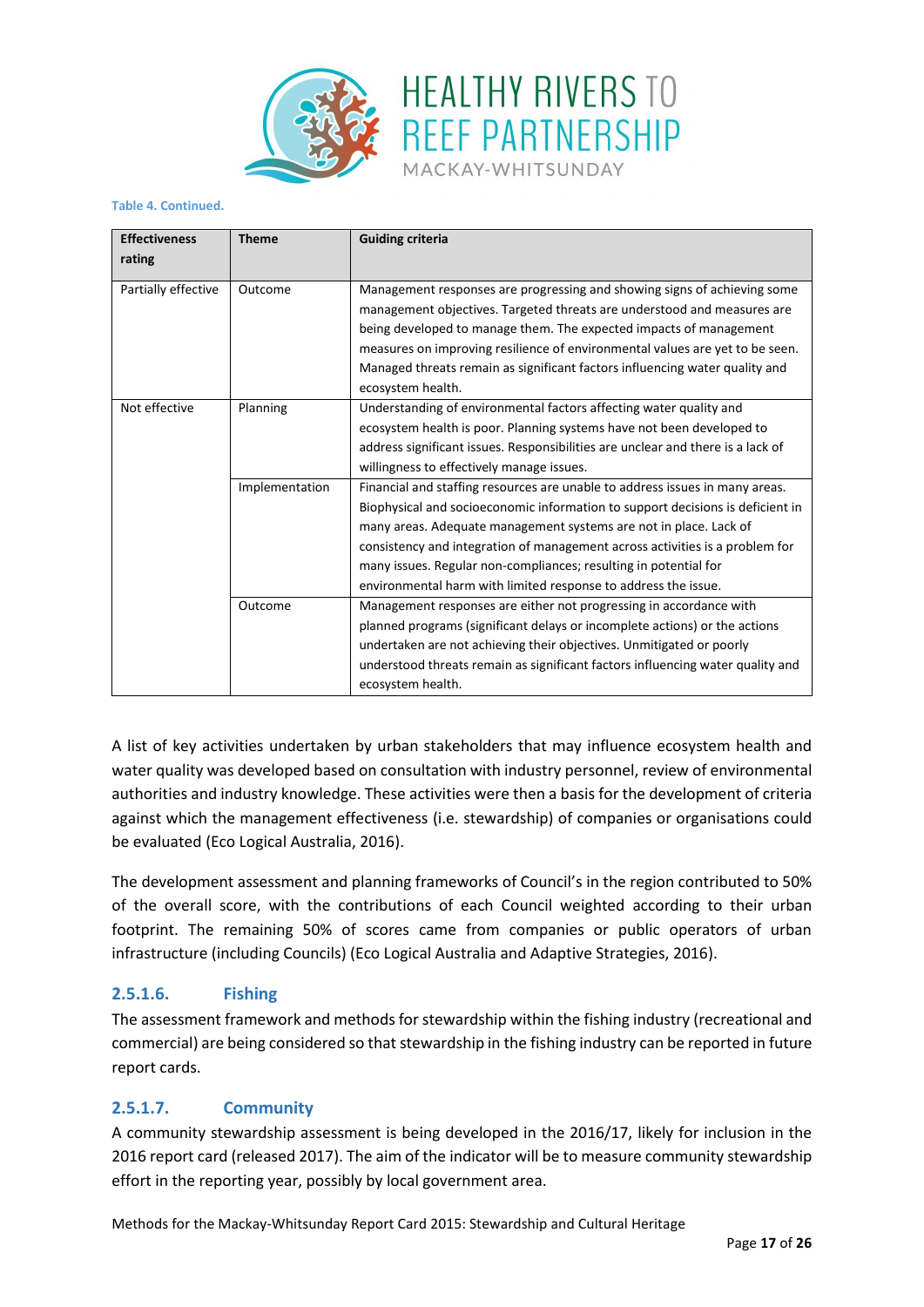

## <span id="page-17-0"></span>**3. Indigenous cultural heritage**

For the first time there will be an indigenous cultural heritage indicator for the Mackay-Whitsunday report card. Below is a summary of the approach taken to develop the indigenous cultural heritage indicator for the 2015 report card. The full report (Golden and Chisholm, 2016) can be requested at [info@healthyriverstoreef.org.](mailto:INFO@HEALTHYRIVERSTOREEF.ORG.AU?subject=Indigenous%20cultural%20heritage%202015%20report%20request)

The Partnership worked closely with the Mackay-Whitsunday Traditional Owner Reference Group (TORG), coordinated by Reef Catchments, to undertake initial work on establishing indigenous cultural heritage assessment indicators for use in the annual Mackay-Whitsunday report card. Terra Rosa Consulting were engaged to facilitate this process given their history with developing similar assessments for the Gladstone Healthy Harbour Partnership.

The TORG includes representatives of the Gia, Yuwibara, Koinmerburra, Ngaro, Barada/Wiri and Juru Traditional Owner groups.

The objective for the 2015 report card was to establish a baseline condition assessment of key indigenous cultural heritage sites relating to the region's waterways, intact floodplains, freshwater wetlands and marine areas. It is the objective of the Partnership to establish further Indigenous cultural heritage indicators in future years (for example a Connectedness to Country indicator) in addition to the baseline condition assessment as well as non-indigenous cultural heritage indicators for the region.

## <span id="page-17-1"></span>**3.1. Data collection and reporting**

Drawing from best-practice frameworks of heritage management, the approach and methodology for developing the indigenous cultural heritage indicators for the Mackay-Whitsunday region was based on these three key guiding principles:

- Indigenous people as primary stakeholders;
- A holistic understanding of heritage values; and
- Adopting a cultural landscape approach.

As representatives of the TORG, the Gia, Ngaro, Juru, Yuwibara, Koinmerburra, Barada and Wiri Traditional Owners had an active role in all stages of the project's heritage management process.

The established partnership with the TORG, Terra Rosa and Reef Catchments allowed for joint decision-making and power sharing, and an approach to indigenous cultural heritage management that prioritises collaboration and co-management and ensure that the project is based on holistic understanding, management and awareness of both tangible and intangible heritage values in the Mackay-Whitsunday region.

During the 2016 project, the field work was informed by the available desktop material and consultation with the TORG, and so focussed on the following areas:

St Helens Beach;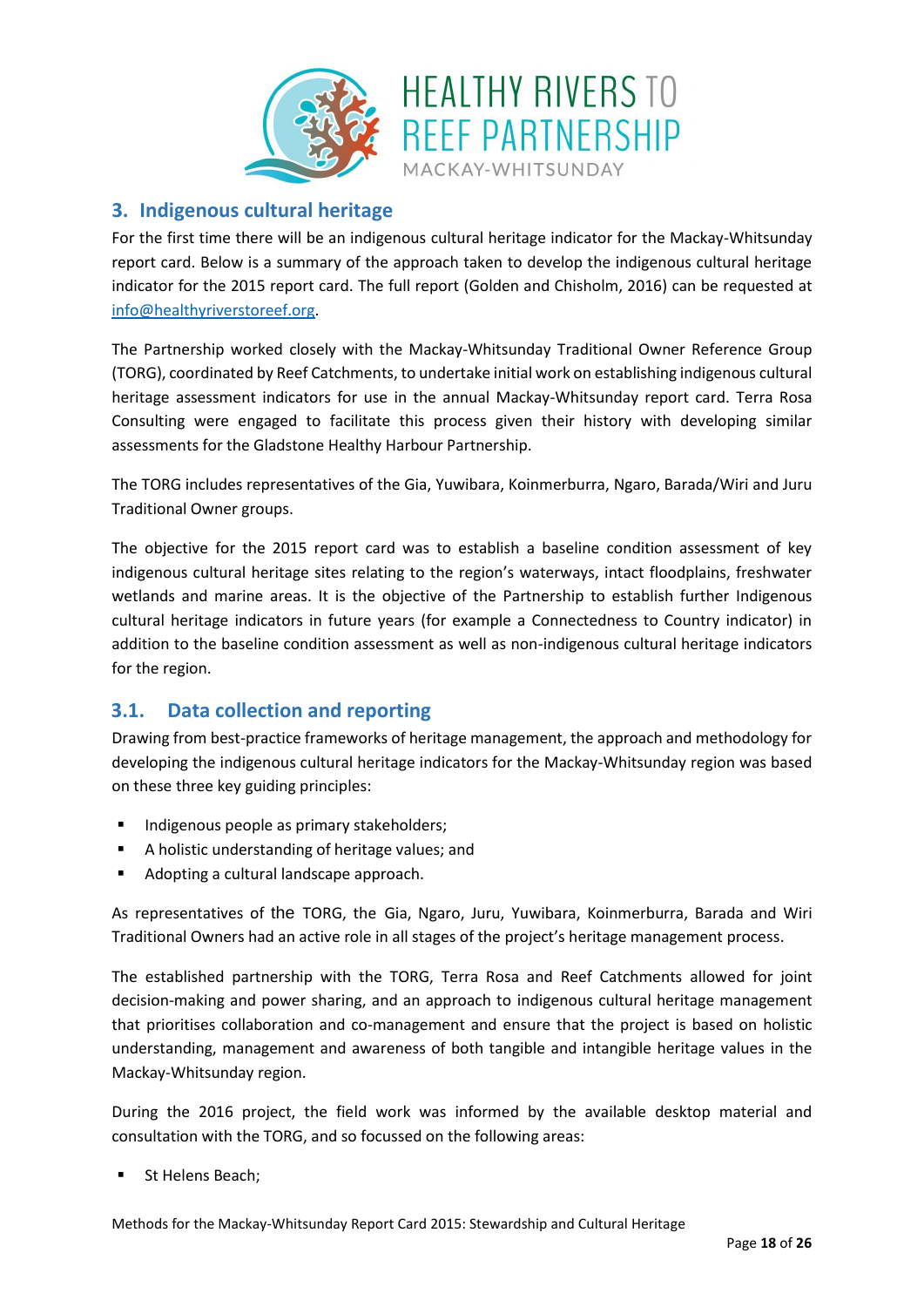

- Hook Island, Whitsunday Island and South Molle Island;
- Cape Hillsborough including Andrews Point, Wedge island, Finlayson Point and Haliday Bay

During field work, the indicators for each of the zones visited were scored based on the scoring system in [Table 5.](#page-18-1)

| <b>Score</b> | Grade | <b>Value</b> |
|--------------|-------|--------------|
| $4.51 - 5$   | А     | Very High    |
| $4.1 - 4.5$  | $B+$  | High         |
| $3.51 - 4$   | $B -$ |              |
| $3.1 - 3.5$  | $C+$  | Medium       |
| $2.51 - 3$   | $C-$  |              |
| $2.1 - 2.5$  | $D+$  | Low          |
| $1.51 - 2$   | $D -$ |              |
| $1 - 1.5$    | F     | Very low     |

<span id="page-18-1"></span>**Table 5. Scoring system for indigenous cultural heritage.**

To arrive at each indicator score, evidence was collected from a broad range of sources, including Traditional Owner consultation, scientific data, online resources such as the ALUM classification system, and research (as defined above).

During the field work it became apparent that there is a vast difference in preservation and management strategies across the regions of the study, and that the fragile heritage places within the littoral zone are under heavy pressure from climatic, development and recreational impacts.

A major contributor to the score this year is the inaccuracy of the existing Department of Aboriginal and Torres Strait Islander Partnerships (DATSIP) records which hampered the ability of the project to evaluate the areas in detail.

## <span id="page-18-0"></span>**3.2. Indicators**

Indicators were developed at the zone level and enable a holistic assessment of the heritage values, sites, cultural landscape and management activities within each zone. The information on indicators is taken directly from Golden and Chisholm (2016), which can be requested at [info@healthyriverstoreef.org.](mailto:INFO@HEALTHYRIVERSTOREEF.ORG.AU?subject=Indigenous%20cultural%20heritage%202015%20report%20request) The indigenous cultural heritage health for each zone is assessed as a combination of five indicators:

- 1. Spiritual / social value of the zone;
- 2. Scientific value of sites within the zone;
- 3. Physical condition of sites within the zone;
- 4. Protection of sites; and
- 5. Cultural maintenance activities within the zone.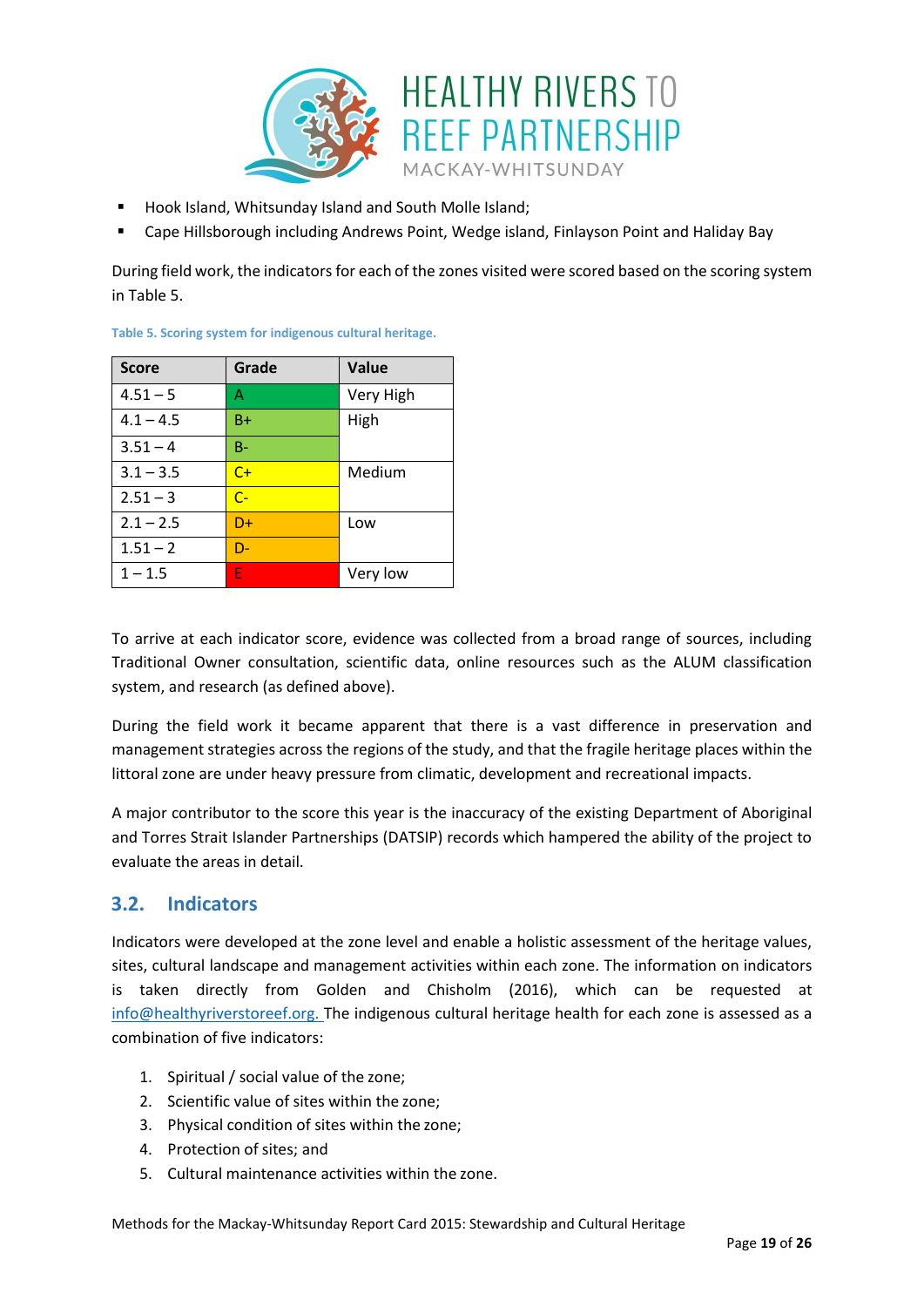

## <span id="page-19-0"></span>**3.2.1. Spiritual / social value**

The spiritual / social values of a zone are measured with Traditional Owner consultation focussed on the holistic values of the sites within a zone and their context within any ethnographic narratives. The values are designed to be derived from a framework of anthropological enquiry including ethnographic interviews with key Indigenous community members and elders (where possible). Spiritual / social values are assessed using:

- Knowledge held by the Traditional Owners and the broader ethnographic narrative for each zone and the sites within;
- Sense of connection to the cultural landscape from discussions with Traditional Owners or through using the archaeological record in conjunction with available ethno-historical desktop research;
- Regularity of visitation to the zone by Traditional Owners; and
- The level of ethnographic information available from DATSIP files and any historical research.

## <span id="page-19-1"></span>**3.2.2.Scientific value**

Scientific values are measured at a zone level by considering the merits of individual sites within that zone. Measuring the scientific or archaeological value is important in building the baseline record of sites within each zone. Scientific value is assessed by the following measures:

- Diversity whether there are many different site types within an zone;
- Density how many sites are within an zone;
- Representativeness how well sites represent or support the story and traditional land use of the zone;
- Uniqueness how rare or distinct identified sites are;
- Excavation potential stratification is assessed through visual inspection and subsurface probing where appropriate; and
- Whether or not the artefacts are *in situ*  Heritage features and elements that are *in situ* have been retained over time in their original positions. This suggests a lack of interference or disturbance to the original fabric of the site and can elicit meaningful data.

## <span id="page-19-2"></span>**3.2.3.Physical condition**

The physical condition is the most obvious indication of the health of a zone and the sites within. In measuring condition, thought is given to the following factors:

- Ground surface disturbance impacted by either environmental, animal or human causes;
- The impact of disturbance on heritage values the stability or deterioration of the scientific (and often ethnographic) values of the site, as a result of the environmental, animal or human disturbances; and
- The visible impact of threats in a zone. These can include:
	- Environmental threats such as storm surges, inundation and erosion;
	- Animal threats such as burrowing, trampling and animal waste; and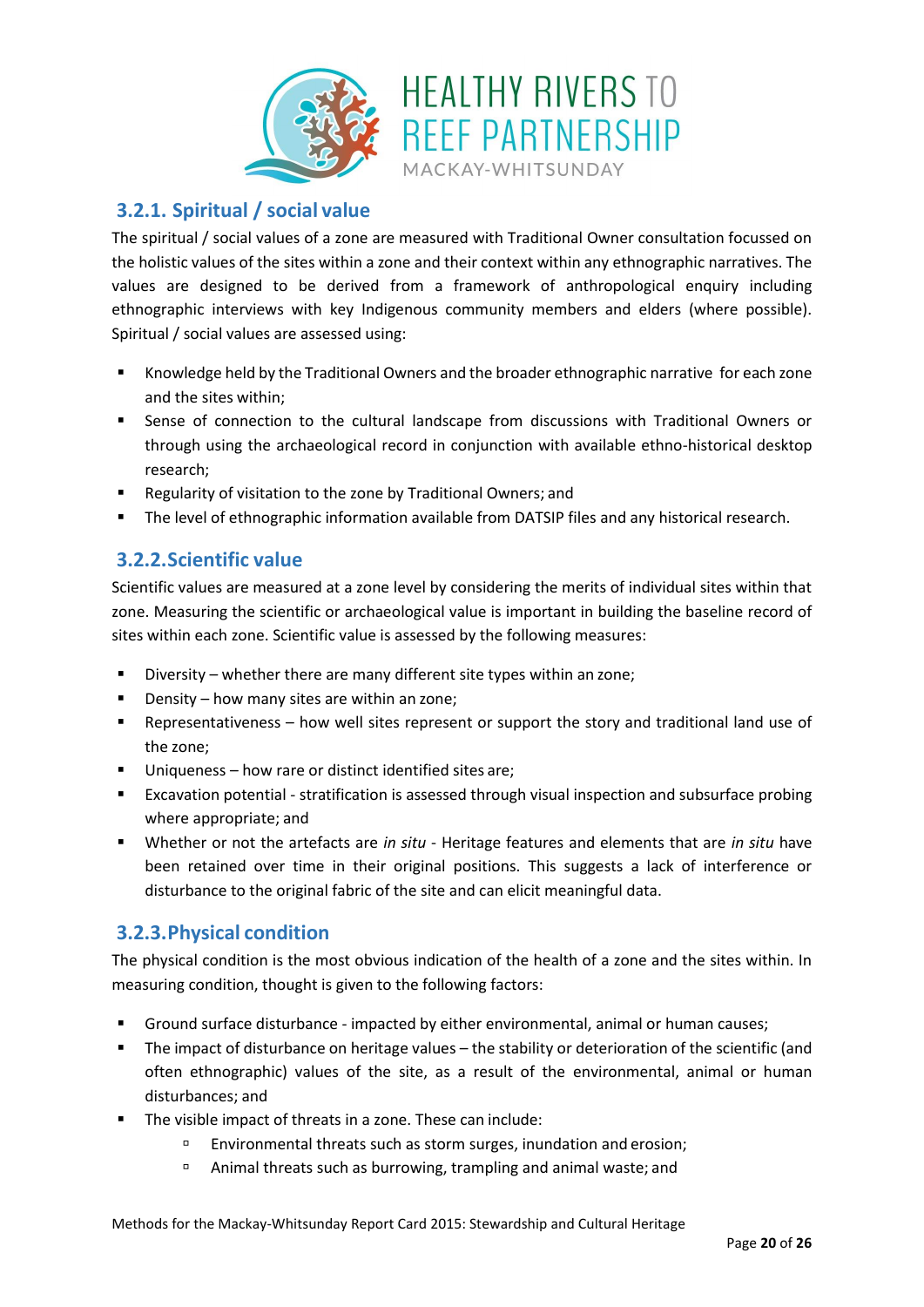

<sup>n</sup> Human threats such as tracks, vehicles, paths, trampling and boating activities.

## <span id="page-20-0"></span>**3.2.4.Protection ofsites**

This is based on the physical implementation of protective measures within a zone to mitigate threats and protect the sites within. This involves the following factors:

- **The registration of sites on either the ICHD and, where possible, the DATSIP register;**
- The management of threats to sites within a zone; and
- The control of access to sites (i.e. through boardwalks, information signage, and fencing).

## <span id="page-20-1"></span>**3.2.5.Cultural maintenance**

This indicator is designed to reflect the reality of the cultural health of the zones being managed by the Traditional Owners. In this increasingly proactive role, Traditional Owners will maintain their heritage values through:

- **Further identification and research of sites;**
- Development of digital and physical cultural resources; and
- Engaging and collaborating with stakeholders to fulfil joint indigenous cultural heritage aims.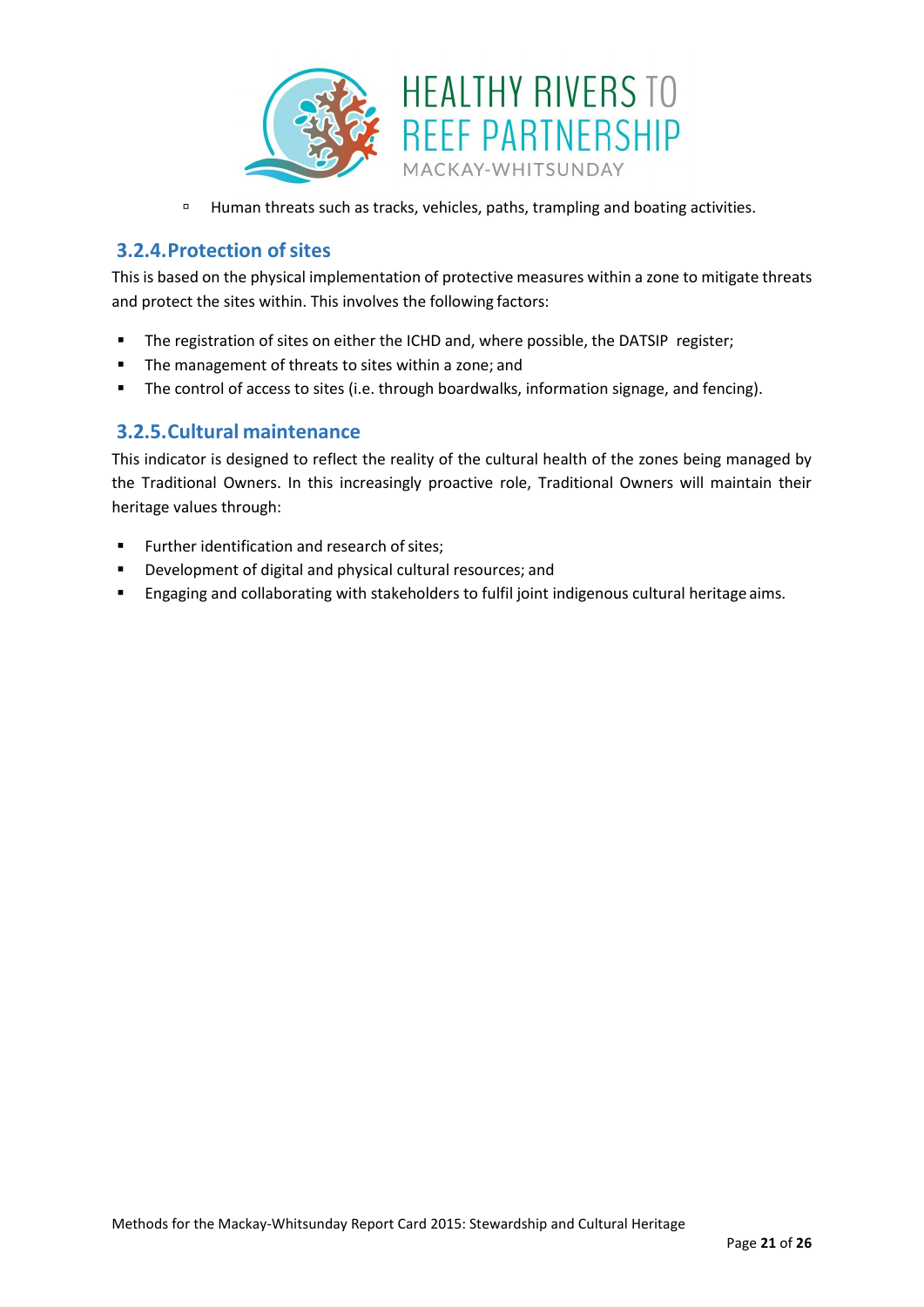

## <span id="page-21-0"></span>**4. Confidence associated with results**

The assessment results in the report card will be rated in terms of the confidence surrounding the data used in the analysis. To score this the "uncertainty" ratings developed through the GBR report card (Australian Government and Queensland Government 2015b) have been utilised in the Mackay-Whitsunday pilot report card for the stewardship and indigenous cultural heritage assessments. The ratings outlined in the Australian Government and Queensland Government (2015b) have been revised and are described in an unpublished paper submitted to the Independent Science Panel on 28<sup>th</sup> July 2016. The revised version is outlined below and has been used for the 2015 report card results.

## <span id="page-21-1"></span>**4.1. Methods**

A multi-criteria analysis approach was used to qualitatively score the confidence for each key indicator used in the report card. The approach enables the use of expert opinion and measured data.

A multi criteria analysis identifies the key components that contribute to a problem. These are known as criteria. Each criterion is then scored using a defined set of scoring attributes. The attributes are ranked from those that contribute weakly to the criteria to those that have a strong influence. If the criteria are seen to have different levels of importance for the problem being addressed, they can be weighted accordingly. The strengths of this approach are that it is repeatable, transparent and can include contributions from a range of sources. The weaknesses are that it can be subjective and open to manipulation.

The determination of confidence for the report card used five criteria:

- **•** Maturity of methodology (the score is weighted half for this criteria so not to outweigh the importance of the other criteria);
- Validation;
- **Representativeness;**
- Directness; and
- **Neasured error.**

#### **Maturity of methodology**

The purpose of this criterion is to show the confidence that the method/s being used are tested and accepted broadly by the scientific community. Methods must be repeatable and well documented. Maturity of methodology is not a representation of the age of the method but the stage of development. This score is weighted half for this criteria so not to outweigh the importance of the other criteria. It is expected that all methods used would be robust, repeatable and defendable.

#### **Validation**

The purpose of this criterion is to show the proximity of the indicator being measured to the indicators reported. The use of proxies is scored lower than direct measures. The reason for this criterion is to minimise compounded error.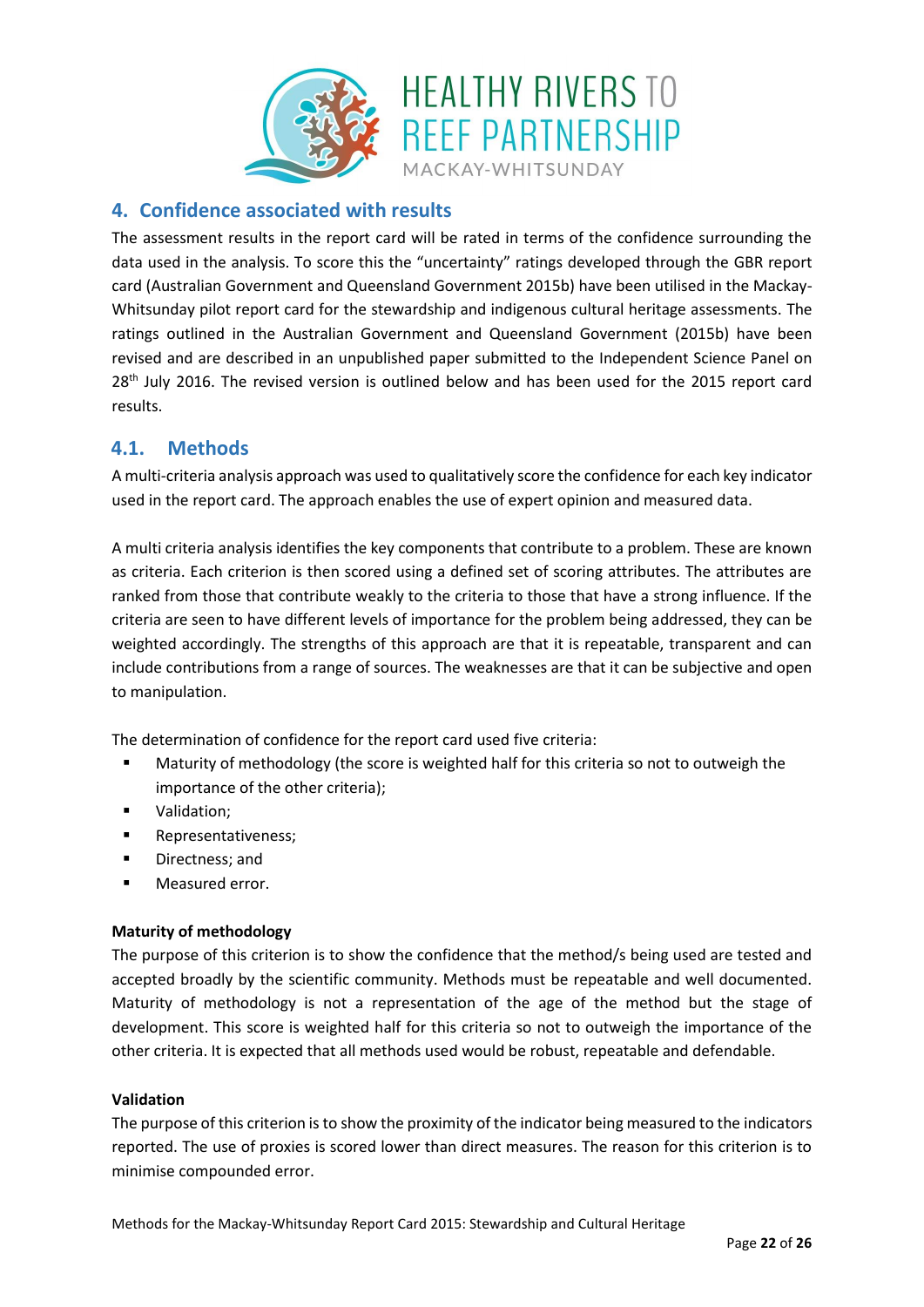

#### **Representativeness**

The purpose of this criterion is to show the confidence in the representativeness of monitoring/data to adequately report against relevant targets. This criterion takes in to consideration the spatial and temporal resolution of the data as well as the sample size.

#### **Directness**

This criterion is similar to "validation" but instead of looking at the proximity of the indicator, the criterion looks at the confidence in the relationship between the monitoring and the indicators being reported against.

#### **Measured error**

The purpose of this criterion is to incorporate uncertainty (as defined above) into the metric and use any quantitative data where it exists.

## <span id="page-22-0"></span>**4.2. Scoring**

For all indicators where a condition score was reported, each criterion is scored 1 (lowest) to 3 (highest) as defined in [Table 6.](#page-23-0)

For indigenous cultural heritage reporting, the representativeness criteria was assessed by considering the number of sites recorded as part of the assessment compared to the number listed in the DATSIP register and any known but unlisted sites for the reporting zone.

Once each criterion is scored, these scores are added together and an overall ranking for confidence for each indicator is provided [\(Table 7\)](#page-23-1).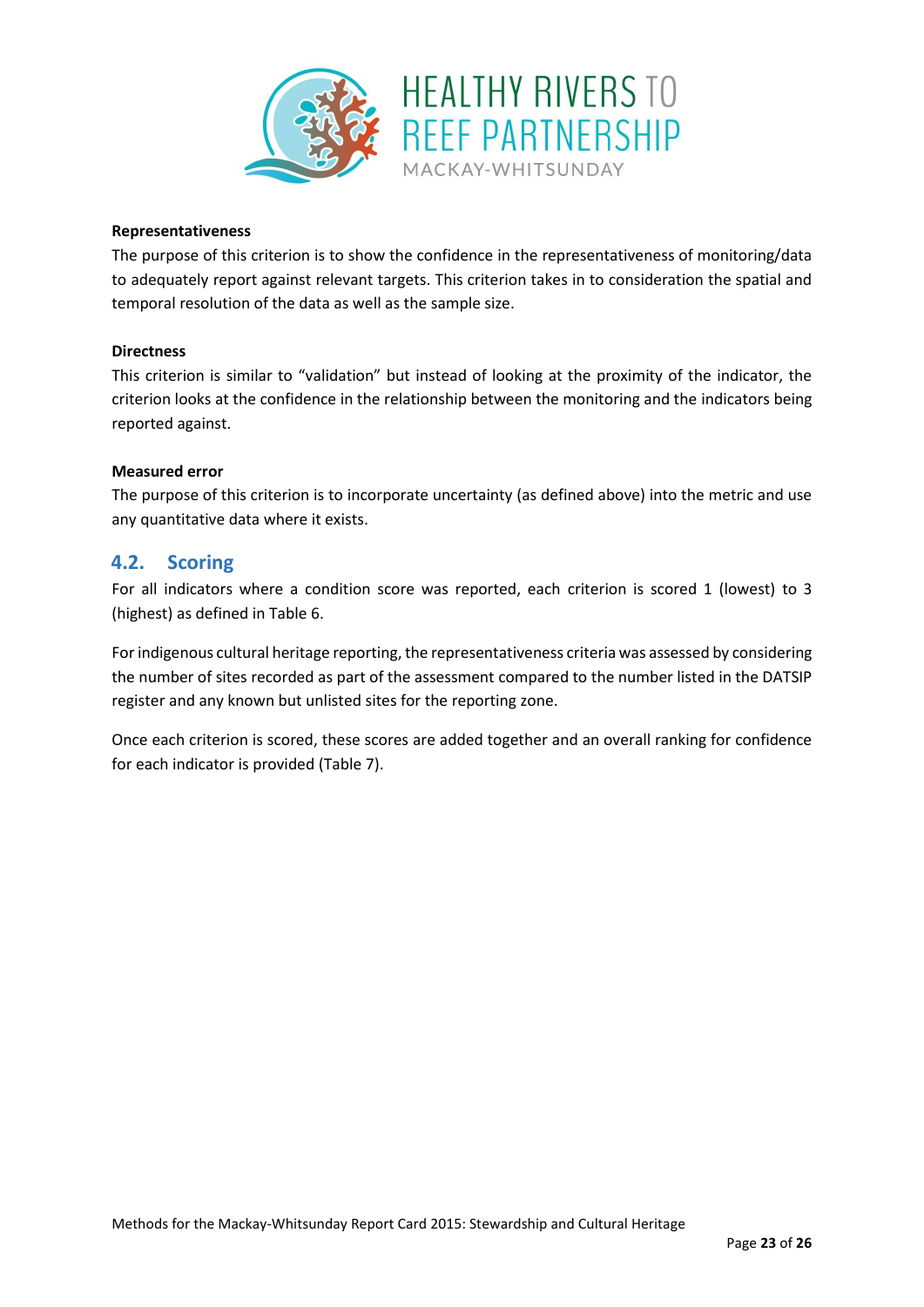



<span id="page-23-0"></span>**Table 6. Scoring matrix for each criteria used to assess confidence.**

| <b>Maturity of</b> | Validation                        | Representat-    | <b>Directness</b> | <b>Measured</b> |
|--------------------|-----------------------------------|-----------------|-------------------|-----------------|
| methodology        |                                   | <i>iveness</i>  |                   | error           |
| (weighting 0.5)    |                                   |                 |                   |                 |
| Score = $1$        | Score = $1$                       | Score = $1$     | Score = $1$       | Score = $1$     |
| New or             | <b>Limited</b>                    | Low             | Conceptual        | Greater than    |
| experimental       |                                   | 1:1,000,000     | Measurement       | 25% error or    |
| methodology        | Remote sensed data with no or     | or              | of data that      | limited to no   |
|                    | limited ground truthing           | Less than 10%   | have              | measurement     |
|                    | or                                | of population   | conceptual        | of error or     |
|                    | Modelling with no ground truthing | survey data     | relationship to   | error not able  |
|                    | or                                |                 | reported          | to be           |
|                    | Survey with no ground truthing    |                 | indicator         | quantified      |
| Score = $2$        | Score $= 2$                       | Score = $2$     | Score = $2$       | Score = $2$     |
| <b>Developed</b>   | Not comprehensive                 | <b>Moderate</b> | <b>Indirect</b>   | Less than 25%   |
| Peer reviewed      | Remote sensed data with regular   | 1:100,000       | Measurement       | error or some   |
| method             | ground truthing (not              | or              | of data that      | components      |
|                    | comprehensive)                    | 10%-30% of      | have a            | do not have     |
|                    | or                                | population      | quantifiable      | error           |
|                    | Modelling with documented         | survey data     | relationship to   | quantified      |
|                    | validation (not comprehensive)    |                 | reported          |                 |
|                    | or                                |                 | indicators        |                 |
|                    | Survey with ground-truthing (not  |                 |                   |                 |
|                    | comprehensive)                    |                 |                   |                 |
| Score = $3$        | Score = $3$                       | Score = $3$     | Score = $3$       | Score = $3$     |
| <b>Established</b> | Comprehensive                     | High            | <b>Direct</b>     | 10% error       |
| methodology in     | Remote sensed data with           | 1:10,000        | Direct            | and all         |
| published paper    | comprehensive validation program  | or              | measurement       | components      |
|                    | supporting (statistical error     |                 | of reported       | have errors     |
|                    | measured)                         |                 | indicator with    | quantified      |
|                    | or                                | 30-50% of       | error             |                 |
|                    | Modelling with comprehensive      | population      |                   |                 |
|                    | validation and supporting         |                 |                   |                 |
|                    | documentation                     |                 |                   |                 |
|                    | or                                |                 |                   |                 |
|                    | Survey with extensive on ground   |                 |                   |                 |
|                    | validation or directly measured   |                 |                   |                 |
|                    | data                              |                 |                   |                 |

#### <span id="page-23-1"></span>**Table 7. Overall confidence score, associated ranking and how ranking is displayed in the report card.**

| 2015 Confidence Score Categories  | Ranking    | <b>Display</b>                    |
|-----------------------------------|------------|-----------------------------------|
| $\geq$ 12 = five bars ranking     | Five dots  | High <b>@@@@@</b>                 |
| 10 to 11.5 = four bars ranking    | Four dots  | 00000                             |
| 8.5 to $9.5$ = three bars ranking | Three dots | $\bullet\bullet\bullet\circ\circ$ |
| 6.5 to 8 = two bars ranking       | Two dots   | $\bigcirc$<br>$@$ OOOO            |
| $\leq 6$ = one bar ranking        | One dot    | Low                               |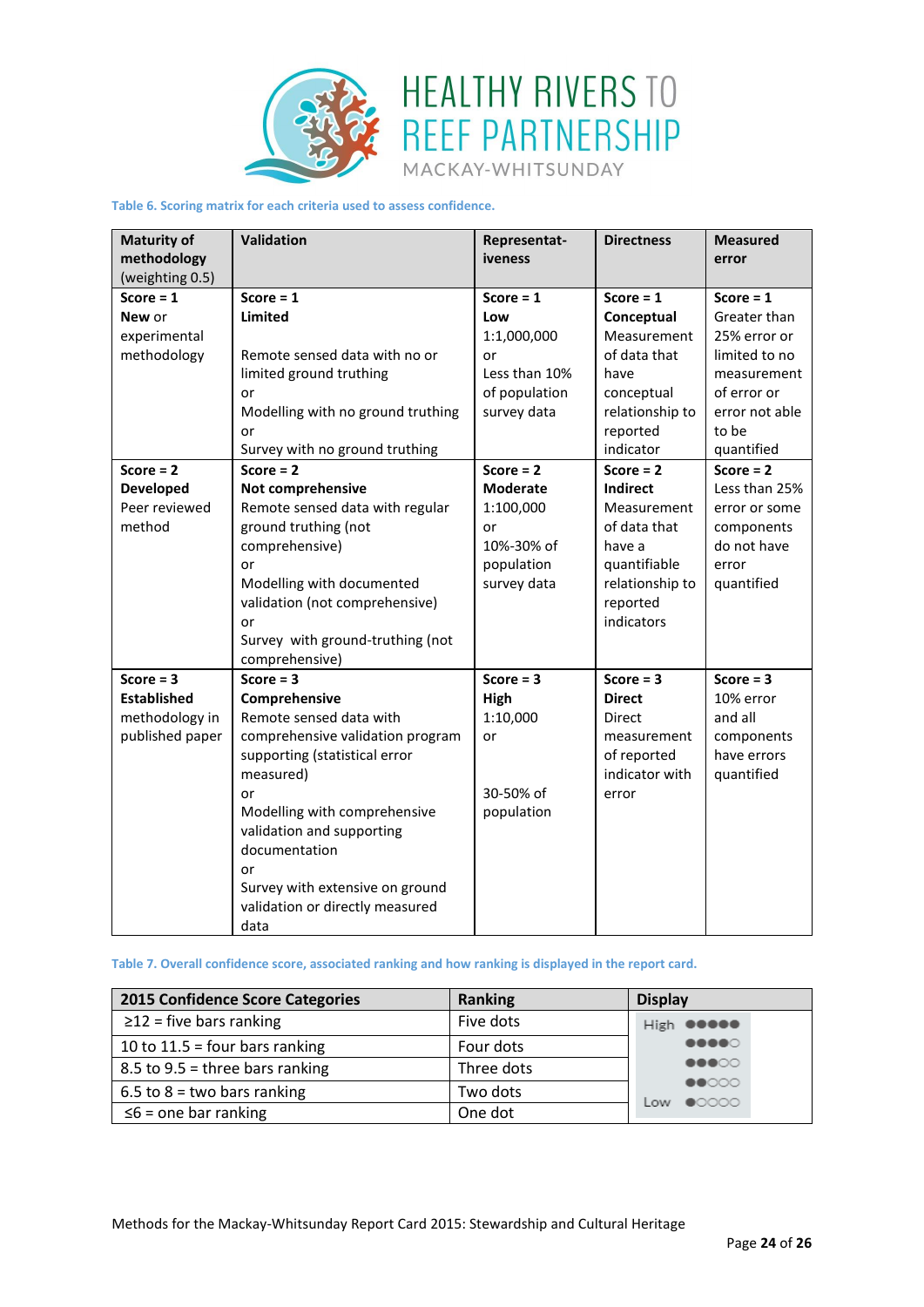

## <span id="page-24-0"></span>**5. Limitations and Recommendations**

The agricultural stewardship assessment has limited representativeness as it only assesses management improvement reported through the Australian Government's Reef Programme. Thus, agricultural stewardship reporting is restricted to a particular group of landholders and does not describe the improvements associated with other programs such as extension, industry BMP or landholders not associated with any programs. The GBR report card (and thus the Mackay-Whitsunday report card) is expected to address this for the 2015-16 year by reporting management improvements from:

- Extension programs;
- Industry BMP programs;
- Novel market-based instrument projects funded by Reef Trust (in Wet Tropics and Burdekin regions only); and
- Relevant system repair projects funded through Reef Programme.

The non-agricultural stewardship assessment was limited by low response rates in some industries (i.e. tourism had a 10% response rate). Further, there is concern around the reliability of the self-assessable nature (questionnaires) of data collection. A full review of the data collection methods undertaken for the non-agricultural industries will occur prior to the release of the next Mackay-Whitsunday report card. This review will include:

- **Development of improved approaches to gain higher response rates (in certain industries);**
- Review of the application of qualitative data (obtained via questionnaires); and
- **Exploration of the integration of more quantitative data.**

The indigenous cultural heritage reporting was limited by inaccuracy of previously recorded sites (i.e. sites on the DATSIP register), limited TORG knowledge of sites located on private lands, logistical restrictions and limited TORG training (enhanced training would allow for an increase in the amount of site assessments undertaken). Already, the TORG are working with Terra Rosa (coordinated by Reef Catchments) to obtain the necessary training required to undertake site assessments for future reporting, including considering the accuracy of the DATSIP register. For future reporting this could mean an increase in the number of sites assessed and an overall improvement in confidence of the representativeness of the sample.

Further, the indigenous cultural heritage report (Golden and Chisholm, 2016) was reviewed by two independent parties. Future reporting will take comments from these reviews into consideration. In particular, this will include consideration of the validity of combining value indicators (spiritual/social and scientific value indicators) with condition indicators (physical condition, protection of sites and cultural maintenance indicators) to produce an overall score.